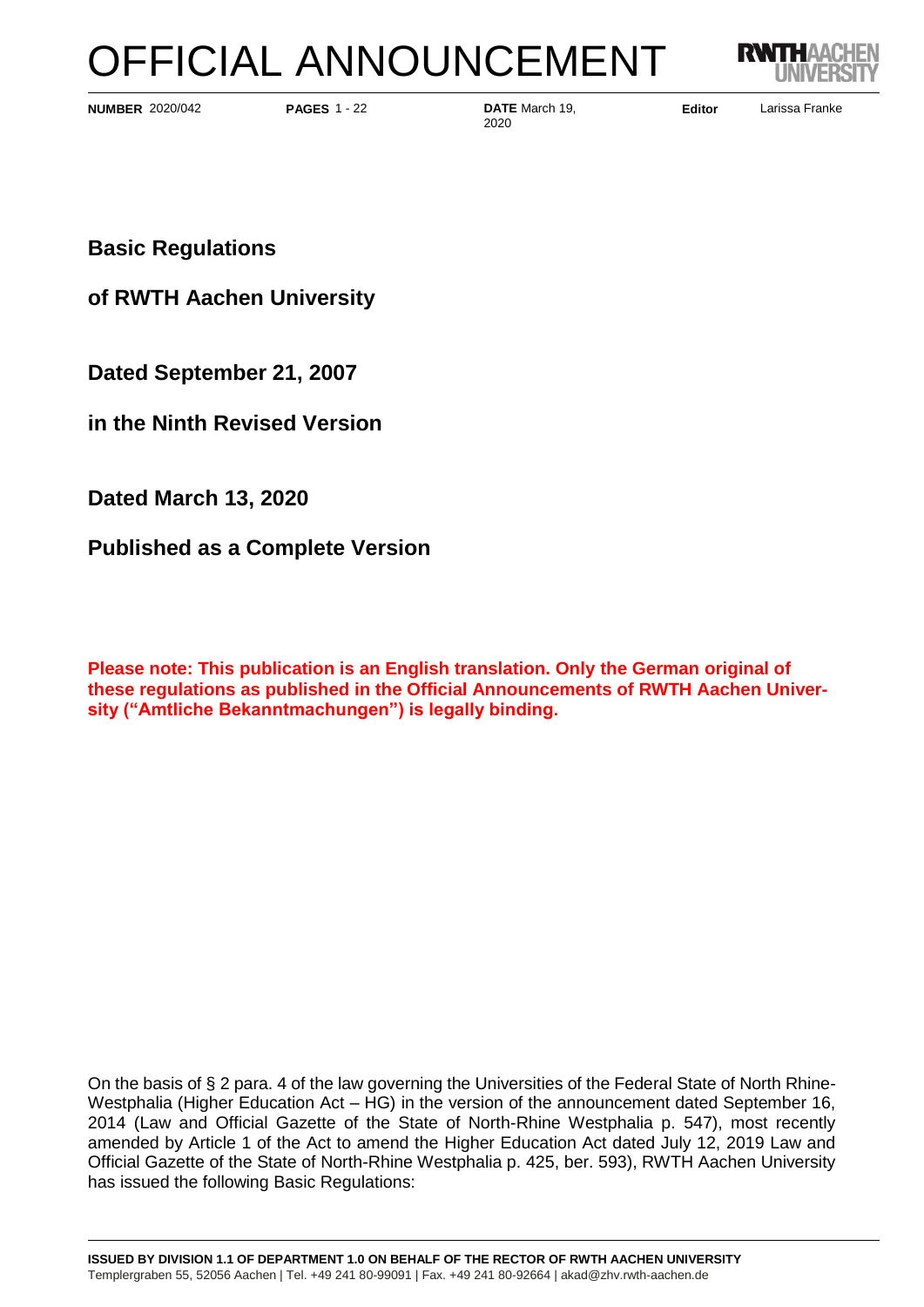# **Outline**

# **1st Section General Regulations**

# § 1 Name

- § 2 Purposes of the University
- § 3 Members and Affiliates of RWTH
- § 4 Rights and Obligations of the Members and Affiliates
- § 5 Groups and Group Representatives
- § 6 Group Representation of University Professors
- § 7 Group Representation of Academic Staff
- § 8 Group Representation of Employees in Technology and Administration
- § 9 Rules of Procedure for the Group Representations
- § 10 Students Group
- § 11 Rules of Procedure
- § 12 Boards, Committees, Commissions

# **2nd Section Central organs of RWTH**

- § 13 Rectorate
- § 14 Board of Governors
- § 15 Senate
- § 16 Responsibilities of the Senate

### **3rd Section Election and Removal of Members of the Rectorate**

- § 17 University Election Assembly
- § 18 Search Committee
- § 19 Election of the Members of the Rectorate
- § 20 Removal of the Members of the Rectorate

# **4th Section Commissions, Committees, Representatives**

- § 21 The Senate's Commissions and Committees
- § 22 Council of Elders
- § 23 Constitutional Committee
- § 24 Election Evaluation Board
- § 25 Equal Opportunities Committee
- § 26 Committee for Quality Improvement in Teaching and Learning
- § 27 Committee for Structural, Financial, and Construction Matters
- § 28 Center Council of the Teacher Training Center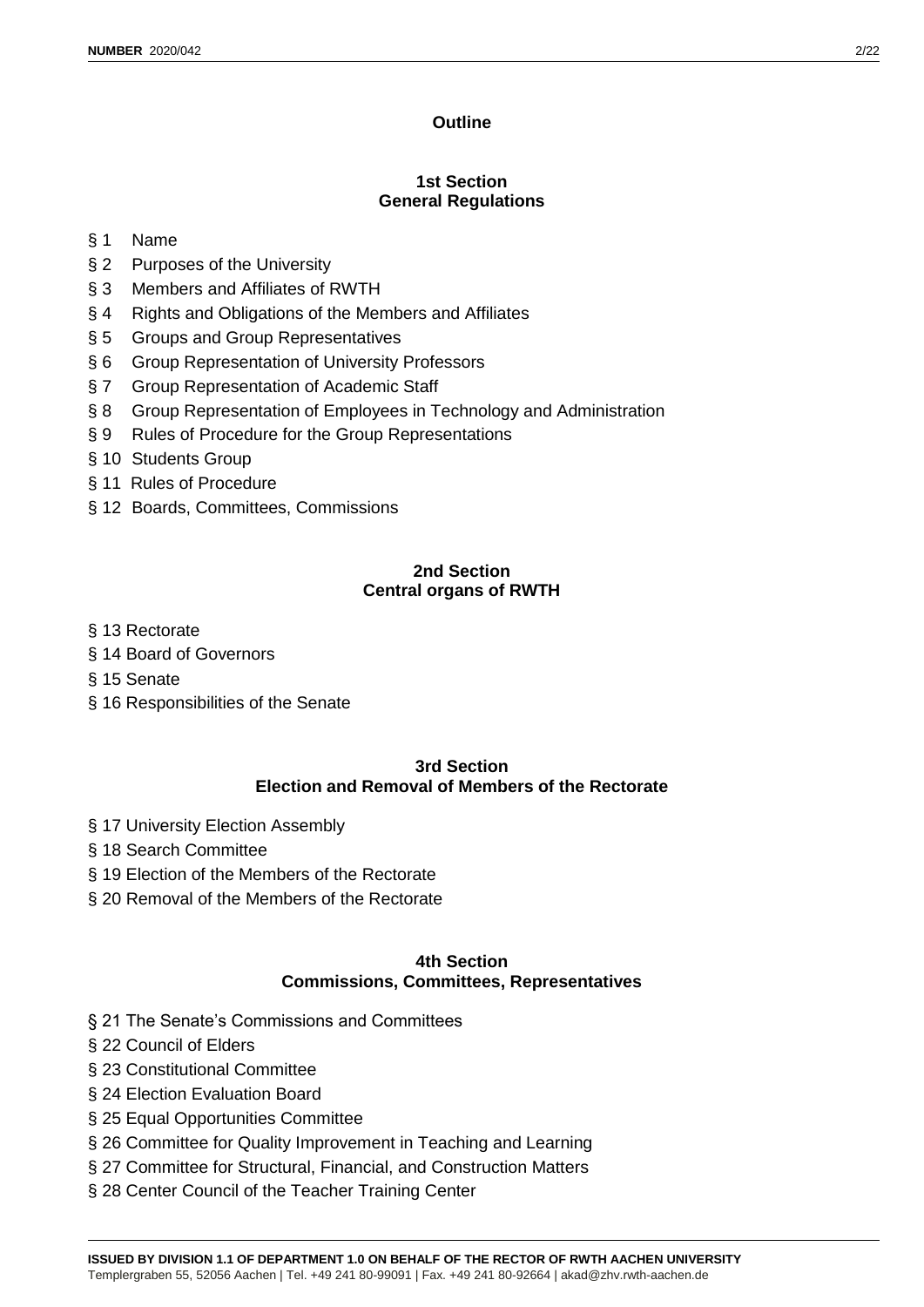- § 29 Election, Appointment, Term of Office of the Equal Opportunities Officer
- § 30 Election, Appointment, Term of Office of the Representation of the Interests of Student Assistants
- § 31 Election, Appointment, Term of Office of the Representation of the Interests of Students with Disabilities or Chronic Illnesses

# **5th Section Deans' Offices and Faculties**

§ 32 Dean's Office

§ 33 Faculty Council

§ 34 Faculty Conference

# **6th Section Final Provisions**

§ 35 Audit of the Annual Financial Statements

§ 36 Promulgation Journal

§ 37 Entry Into Force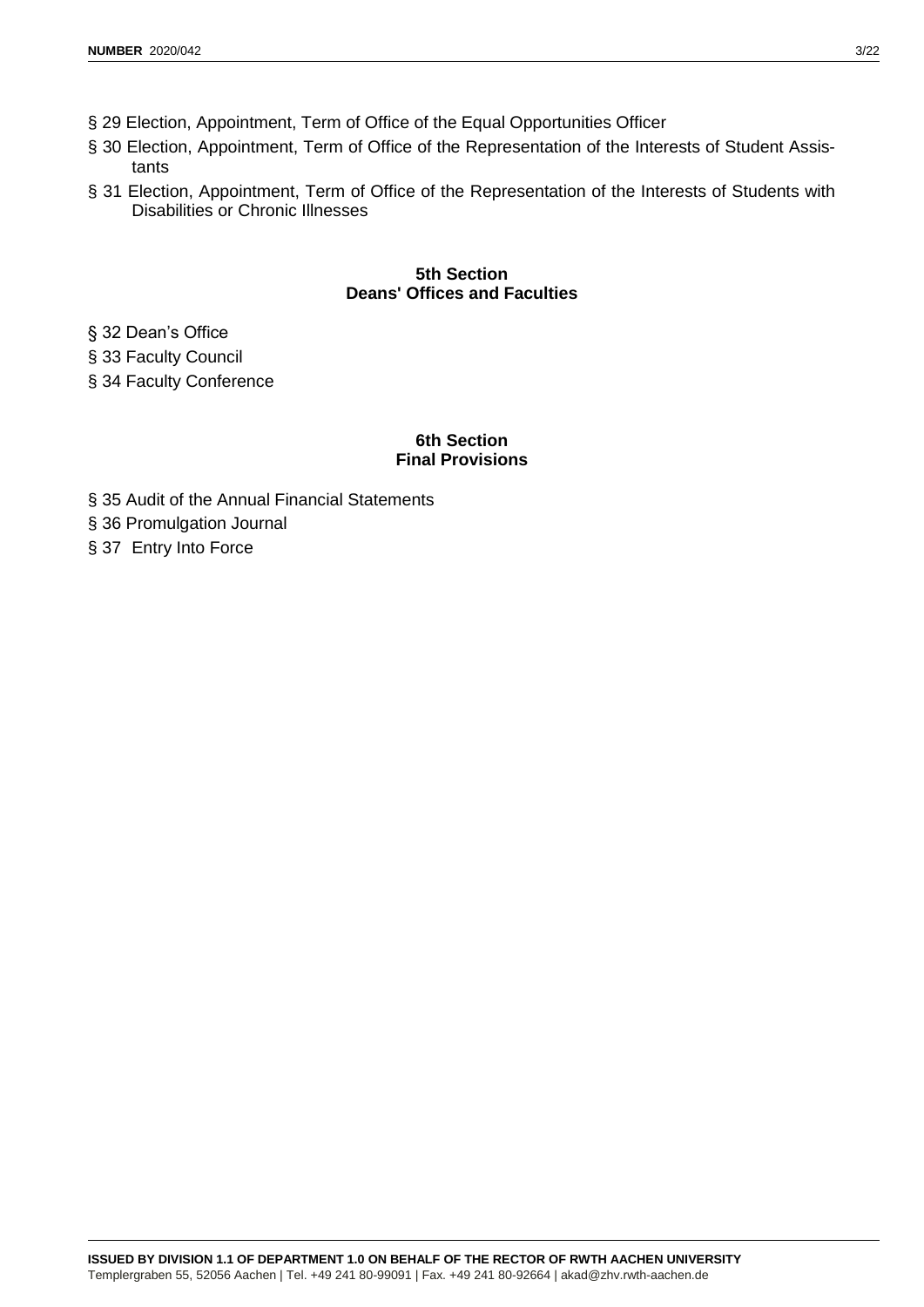#### **Preamble**

It is the express intention of these Basic Regulations to establish future-oriented structures and procedures that are particularly suitable for fulfilling the tasks and goals of RWTH.

These goals primarily include the education of a highly qualified and responsible next generation of academics for business and society as well as research and teaching. All genders as well as different groups should be represented in as balanced a manner as possible and they should all be promoted equally.

Research at the highest level serves societyhelps improve living and environmental conditions. It is the basis of lively high-quality teaching and learning. By translating research into practice and intensifying the dialogue between science and society, the aim is to strengthen Germany and Europe as a hub for research while at the same time fostering lasting international relations. RWTH pursues exclusively peaceful goals and contribute to a sustainable, peaceful and democratic world.

Such objectives require a close linkage of all represented scientific and scholarly fields with regard to research and development and they can only be achieved through constructive collaboration between the groups of University professors, academic staff, employees in technology and administration, and students.

Particular attention is paid, on the one hand, to maintaining the proven interaction of all groups and University committees, which has been successfully practiced in the overall interest of RWTH, and, on the other hand, to regulations with which decision-making processes can be accelerated without qualitative losses. Within this framework, the Senate and the Faculty Councils of RWTH have the outstanding task, beyond their legally prescribed functions, of institutionally holding together the multitude of departments and institutions of RWTH.

### **1st Section General Regulations**

#### **§ 1 Name**

The University bears the name Rheinisch-Westfälische Technische Hochschule Aachen. The English name is RWTH Aachen University. The abbreviation RWTH is permissible.

# **§ 2 Purposes of the University**

(1) The purposes of the University are defined in § 3 HG (Higher Education Act).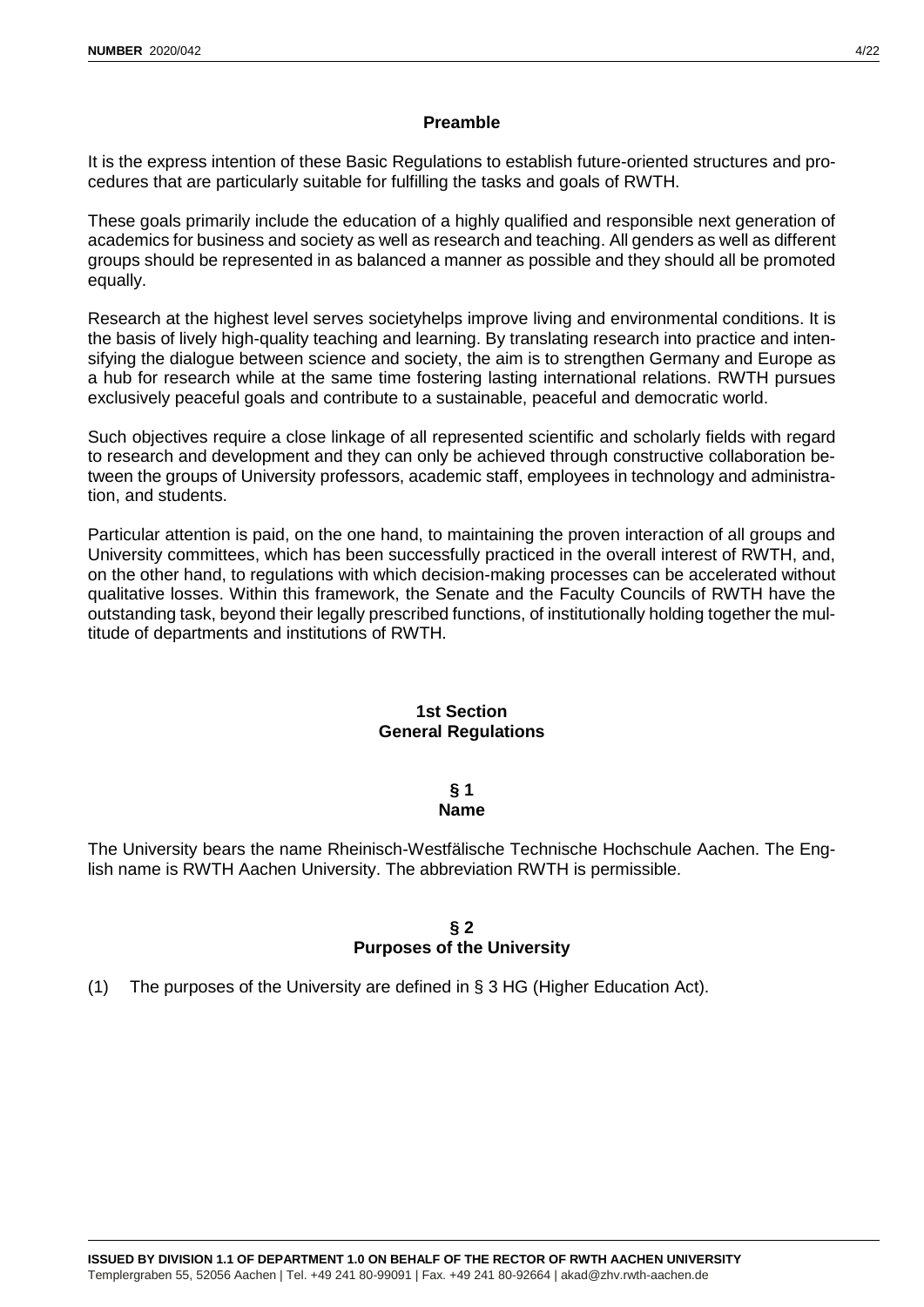- (2) In addition to the duties specified in the HG, RWTH awards the following honors, among others, upon resolution of the Senate:
	- the University medal,
	- the Kármán Prize,
	- the title of Honorary Citizen,
	- the von Kaven Ring,
	- the status of Honorary Senator,
	- in accordance with the doctoral regulations of the faculties, the academic degree and the status of an Honorary Doctor.

Further details are governed by the Principles for Academic Honors and Awards of RWTH, which conclusively regulate all RWTH honors.

- (3) RWTH feels a special bond with former students and members as they are its alumni. Therefore, as a central task, it fosters close ties with its alumni by carrying out activities such as the following:
	- Providing up-to-date information on research, teaching and University life,
	- Strengthening alumni contacts with each other and with the University, and supporting a worldwide network through domestic and international alumni meetings and clubs,
	- Promotion of cooperation with existing alumni associations of the institutes and other organizational units,
	- Promotion of career development through networking, advisor programs, and professional information,
	- Providing continuing scientific education.
- (4) Selected academic staff who only temporarily teach and/or conduct research at RWTH may be awarded the honorary title of "Visiting Professor" by the Faculty upon resolution of the respective Faculty Council for the duration of their activity at RWTH.

Further details are regulated by the Regulations for the Award of the Designation "Visiting Professor" at RWTH Aachen University.

### **§ 3 Members and Affiliates of RWTH**

- (1) In addition to the provisions on members and affiliates provided for in  $\S$  9 HG, further persons shall be designated as affiliates:
	- 1. teaching assistants ("Lehrbeauftragte"),
	- 2. postdoctoral candidates,
	- 3. trainees,
	- 4. full-time employees at RWTH's affiliated institutes,
	- 5.Scholarship recipients,
	- 6. staff members who have retired.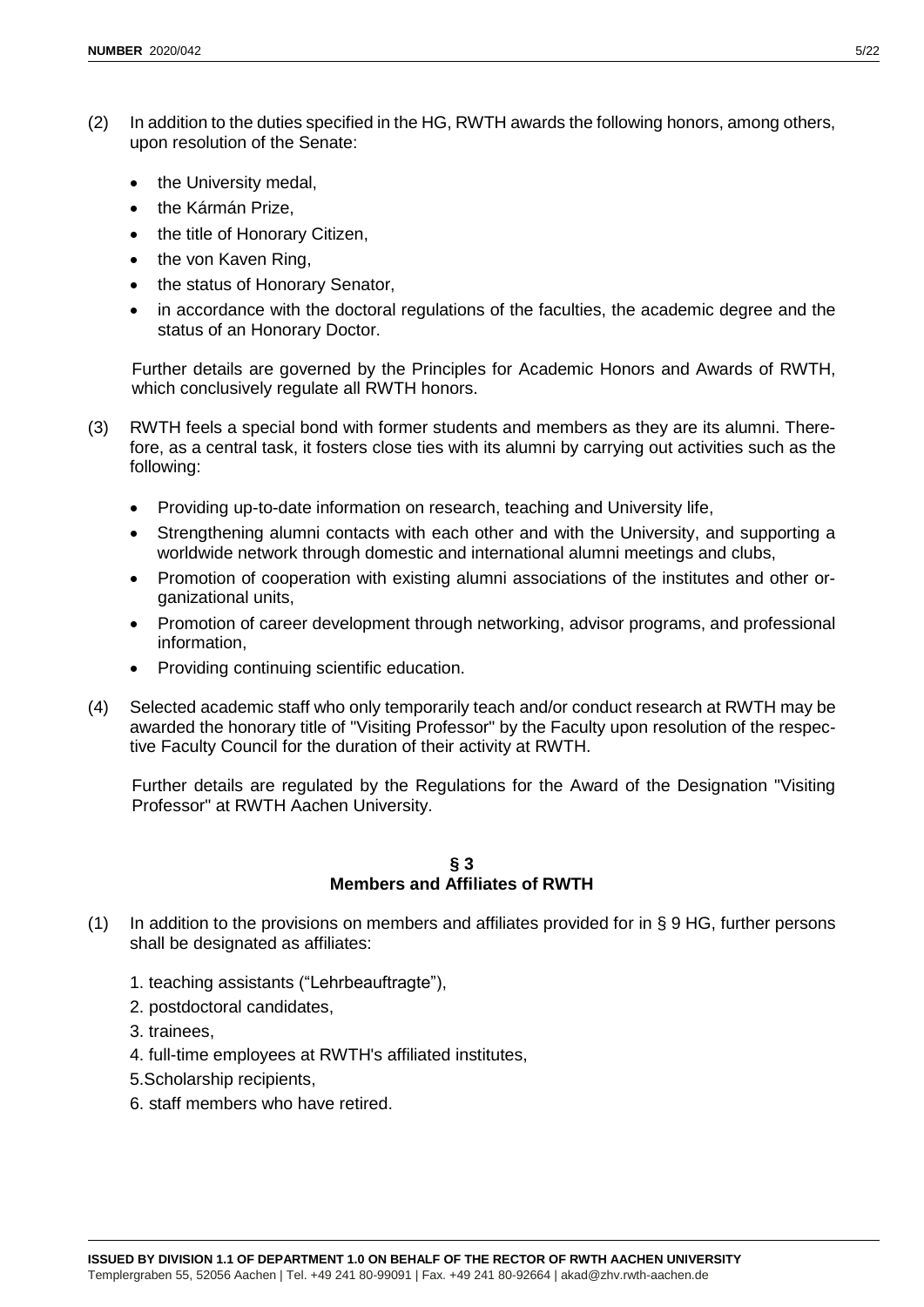- (2) Former affiliates and members of RWTH are alumni.
- (3) W3 professors who are on leave of absence at Forschungszentrum Jülich pursuant to § 9 (5) last sentence HG shall be granted the right to vote and stand for election at RWTH if they are a member of a joint JARA institute of RWTH and Forschungszentrum Jülich within the Jülich Aachen Research Alliance (JARA). In this context, they may also perform management duties in the directorate of the JARA institute or, as a member of the Assembly of Contractual Partners, decide on all matters of fundamental importance for JARA and its sections.

### **§ 4 Rights and Obligations of the Members and Affiliates**

- (1) The rights and obligations of the members of RWTH are defined in § 10 HG.
- (2) Members of the University may request that a specific matter for which a body of the University is responsible by law be deliberated and decided upon by the competent body (member initiative of the University). Further details are regulated by RWTH's Election Regulations.
- (3) Members of a faculty may request that a particular matter for which a faculty body or commission is responsible according to § 28 para. 8 HG be discussed and decided by the responsible body or that the commission make a recommendation (faculty member initiative). Further details are regulated by RWTH's Election Regulations.
- (4) Affiliates of RWTH shall be entitled to use the academic facilities and operating units in the same way as members of RWTH in accordance with the administrative and usage regulations.
- (5) Affiliates of RWTH shall conduct themselves in such a manner that the University can fulfill its tasks and that no one is prevented from exercising their rights and duties at the University.

# **§ 5 Groups and Group Representatives**

- (1) In order to support the work of the groups in the committees, representations of the groups named in § 11 (1) HG exist at the central level and in the faculties. The tasks of the group representations are, in particular, the preparation of the University political decision-making and the consultation on decisions of the group representatives in the respective University bodies.
- (2) Insofar as these basic regulations refer to the group of academic employees, the group of academic employees within the meaning of § Section 11 (1) no. 2 HG is referred to.
- (3) Wherever these basic regulations refer to the group of employees in technology and administration, this refers to the group of employees in technology and administration as defined in Section 11 (1) No. 3 HG.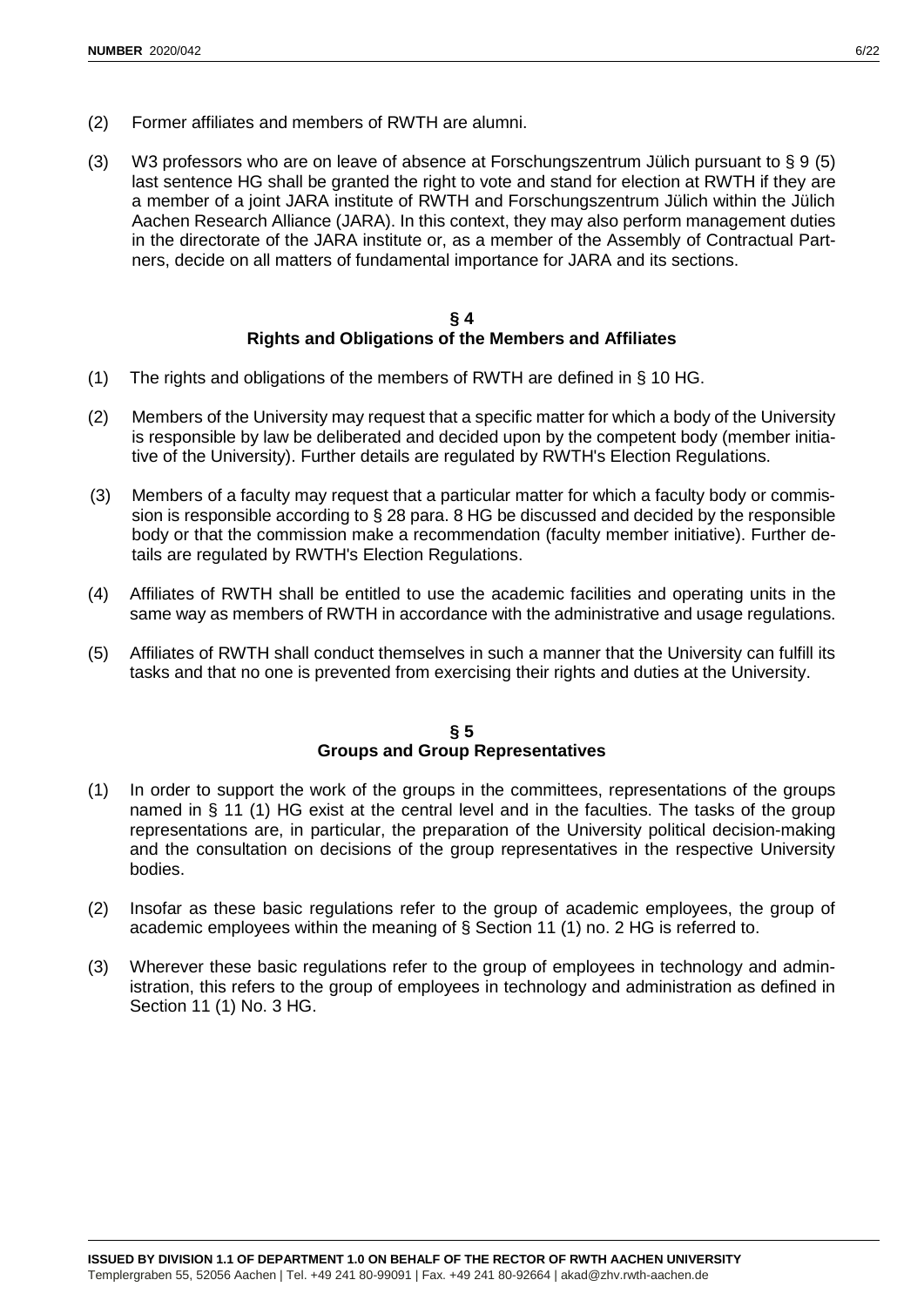- (4) A group spokesperson shall be elected for each group representation at the central level for the election period of the Senate. The group spokesperson must be a member of the Senate. They represent the group in matters of University policy and conduct day-to-day business.
- (5) The management of the group representations in the faculties shall be regulated by the rules of procedure to be issued in accordance with § 9.

#### **§ 6 Group Representation of University Professors**

- (1) The group representation of the University professors at the central level consists of
	- 1. the representation of the University professors in the Senate
	- 2. other University professors in accordance with the rules of procedure to be issued pursuant to § 9.
- (2) The group spokesperson of this group shall be elected as a member of the Senate by the University professors of RWTH in direct, free, equal, and secret elections in accordance with the election regulations of RWTH. The election regulations of RWTH govern the election of the deputy.
- (3) In the faculties, the professors and junior professors shall form group representations in accordance with the rules of procedure pursuant to § 9.
- (4) Academic staff working full-time at RWTH Aachen University who have been awarded the title of "adjunct professor" by RWTH Aachen University belong to the group of University professors in terms of membership law.
- (5) Professors pursuant to Section 3 (3) shall be included in the group of University professors.

#### **§ 7 Group Representation of Academic Staff**

- (1) The group representation of the academic employees at the central level consists of
	- 1. the representation of the academic staff in the Senate,
	- 2. other academic staff members in accordance with the rules of procedure set out under § 9.

All faculties, as well as academic staff who are not members of any faculty, shall be appropriately involved.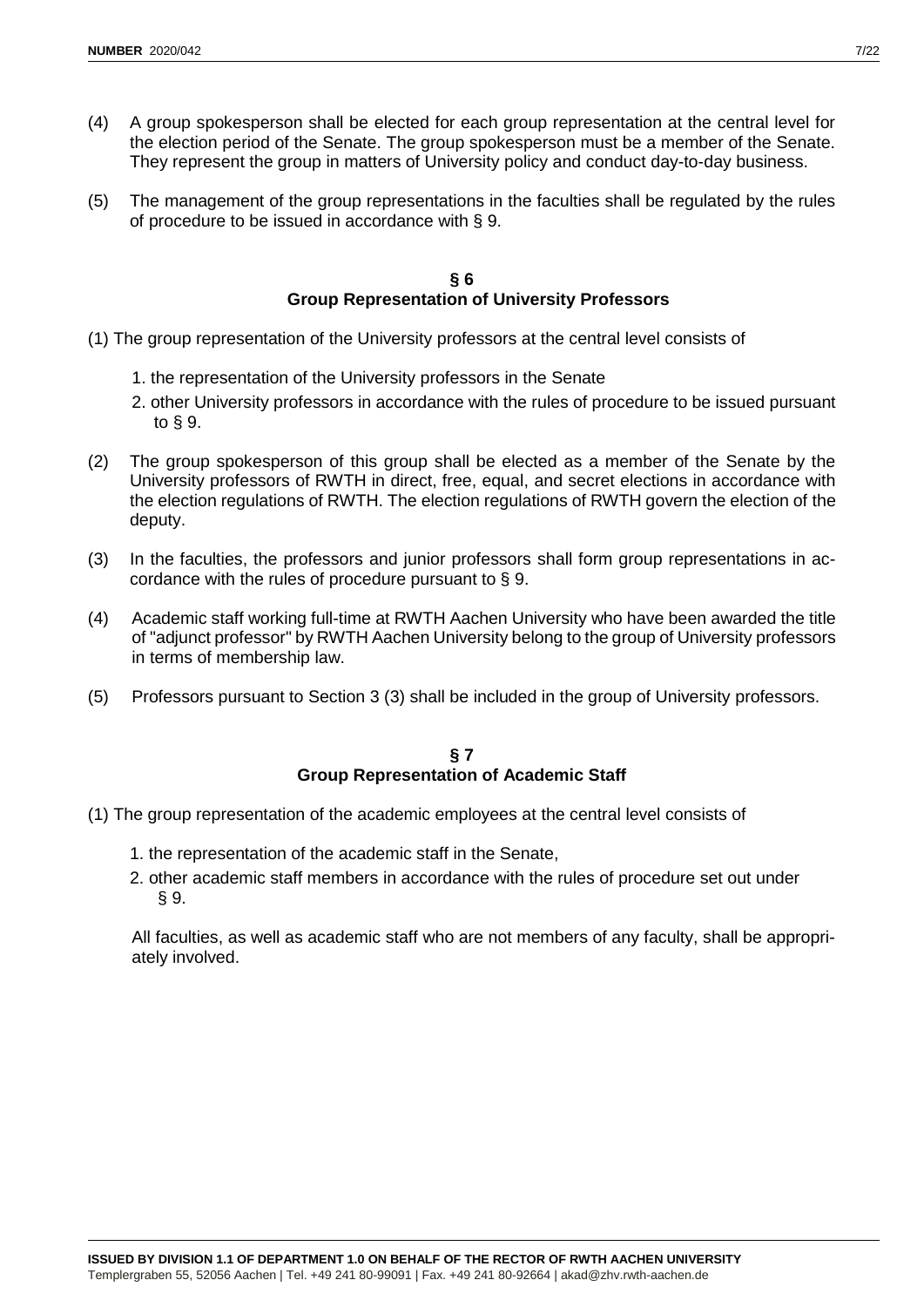- (2) The group spokesperson of the academic staff and the deputy shall be elected by the members of the group representation at the central level in accordance with the rules of procedure to be issued pursuant to § 9. Only those who are members of the representation of the academic staff in the Senate are eligible to be elected as group spokespersons.
- (3) The group representation of the academic staff in the Faculty shall consist of the representation of the group of academic staff in the Faculty Council and other academic staff of the Faculty in accordance with the rules of procedure to be issued pursuant to § 9.

#### **§ 8 Group Representation of Employees in Technology and Administration**

- (1) The group representation of employees in technology and administration at the central level shall consist of the following members:
	- 1. representatives of the employees in technology and administration in the Senate
	- 2. the elected technical and administrative employees from each faculty; one of them shall be a member of the Faculty Council,
	- 3. other technical and administrative employees who do not belong to a faculty.

Further details shall be regulated by the rules of procedure to be issued in accordance with § 9.

- (2) The group spokesperson of the employees in technology and administration and the deputy shall be elected by the members of the group representation at the central level in accordance with the rules of procedure to be issued pursuant to § 9. The spokesperson and at least one deputy are only eligible for election if they belong to the representation of employees in technology and administration in the Senate.
- (3) The group representation of technical and administrative employees in the Faculty consists of the representation of technical and administrative employees in the Faculty Council and other members specified in the rules of procedure to be issued in accordance with § 9.

#### **§ 9 Rules of Procedure for the Group Representations**

The groups of University professors, academic staff, and technical and administrative employees shall each adopt rules of procedure for their group representation immediately after the Basic Regulations enter into force. These rules regulate the details with regard to organization, election, and processes. This is then reported to the Senate. The Senate may refer the Rules back once, giving their reasons for doing so.

### **§ 10 Students Group**

- (1) The student representatives of the Senate shall elect a group spokesperson and a deputy from among their number.
- (2) Further information on the student body can be found in §§ 53 ff HG.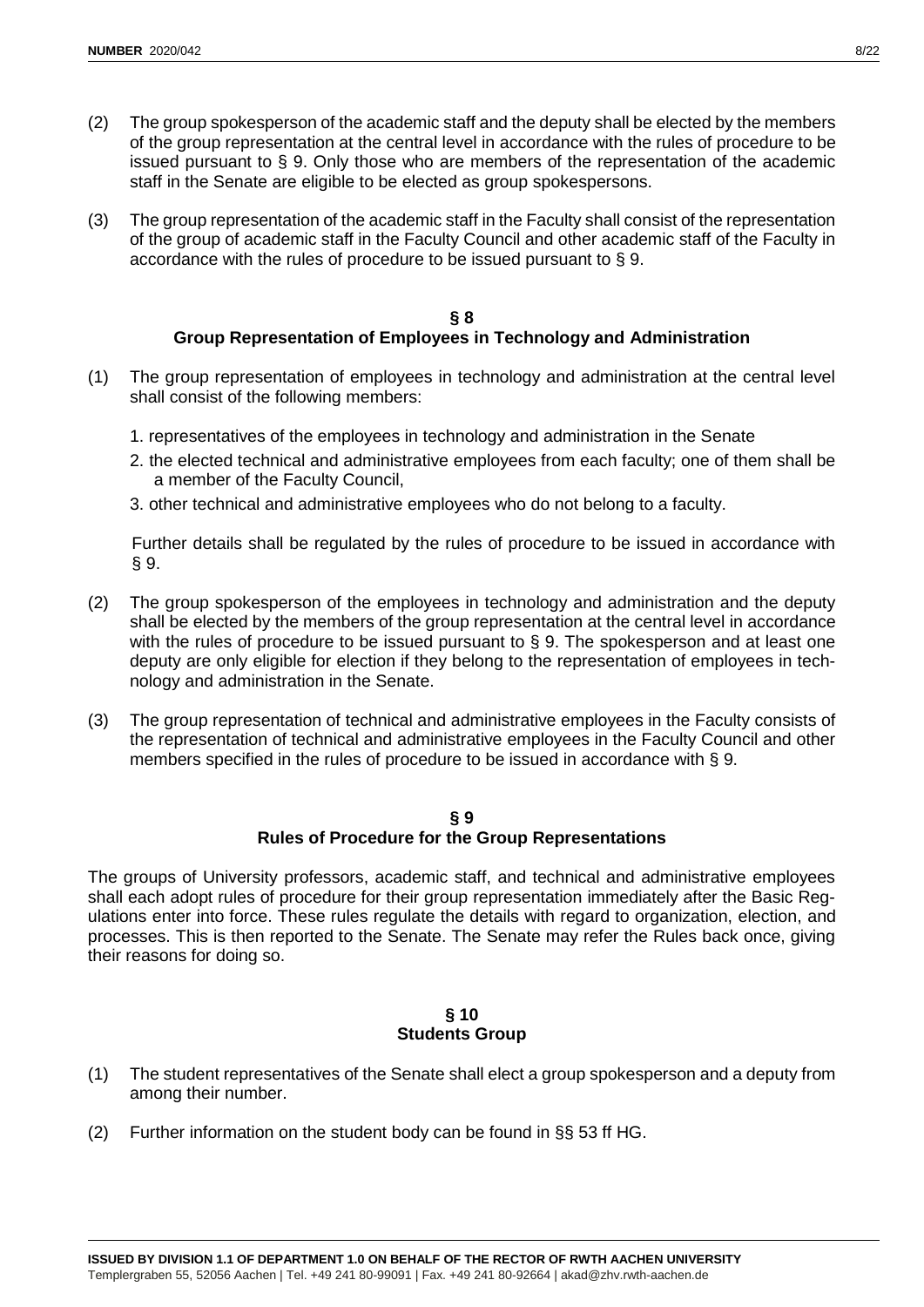- (1) The Senate shall issue Procedural Rules which shall apply to the Senate, the Faculty Councils, their commissions and committees, the University Election Assembly, and all other bodies of RWTH. In particular, it regulates the procedure in these bodies, their convening and quorum, the passing of votes and resolutions, the holding of elections in bodies, the course of meetings, and the preparation or sending of agendas and minutes.
- (2) Resolutions on the enactment or amendment of the Procedural Rules shall require a majority of 2/3 of the voting members belonging to the Senate in accordance with the Statutes.

#### **§ 12 Boards, Committees, Commissions**

- (1) Committees or commissions are formed to prepare resolutions of the University bodies. Commissions and committees may form subcommissions or committees.
- (2) Unless otherwise stipulated by the HG, these basic regulations, faculty regulations, or further regulations, the commissions and committees of the Senate shall include representatives of the groups (pursuant to  $\S$  11 para. 1 HG) in the ratio 2 : 1. 1. 1. The other commissions and committees formed by self-governing bodies of RWTH include representatives of the groups in the ratio 3 : 1 : 1 : 1. Insofar as commissions and committees are not named in these Basic Regulations and are appointed for a limited period of time (ad hoc commissions or committees), the appointing body may decide on a different composition with a majority of 3/4 of the statutory members. Each group may propose up to two deputies per member for the commissions and committees.
- (3) Elections to commissions and committees shall be held in the body constituting the respective commission or committee. Within the relevant body, the individual groups separately elect the members belonging to their group.
- (4) Unless otherwise stipulated by the HG, these basic regulations or the Faculty Regulations, the term of office of the members shall be two years; in deviation from this, the terms of office of the student members shall be one year. The terms of office of the members correspond to the election periods.
- (5) The Chair is elected by the commission or committee, unless the delegating body makes the election or the Chairship is regulated by the Basic Regulations. The vice Chair is elected by the commission or committee.
- (6) When appointing members to all boards, committees and commissions, it must be ensured that they are made up of equal numbers of men and women. Further details are regulated by § 11 b HG.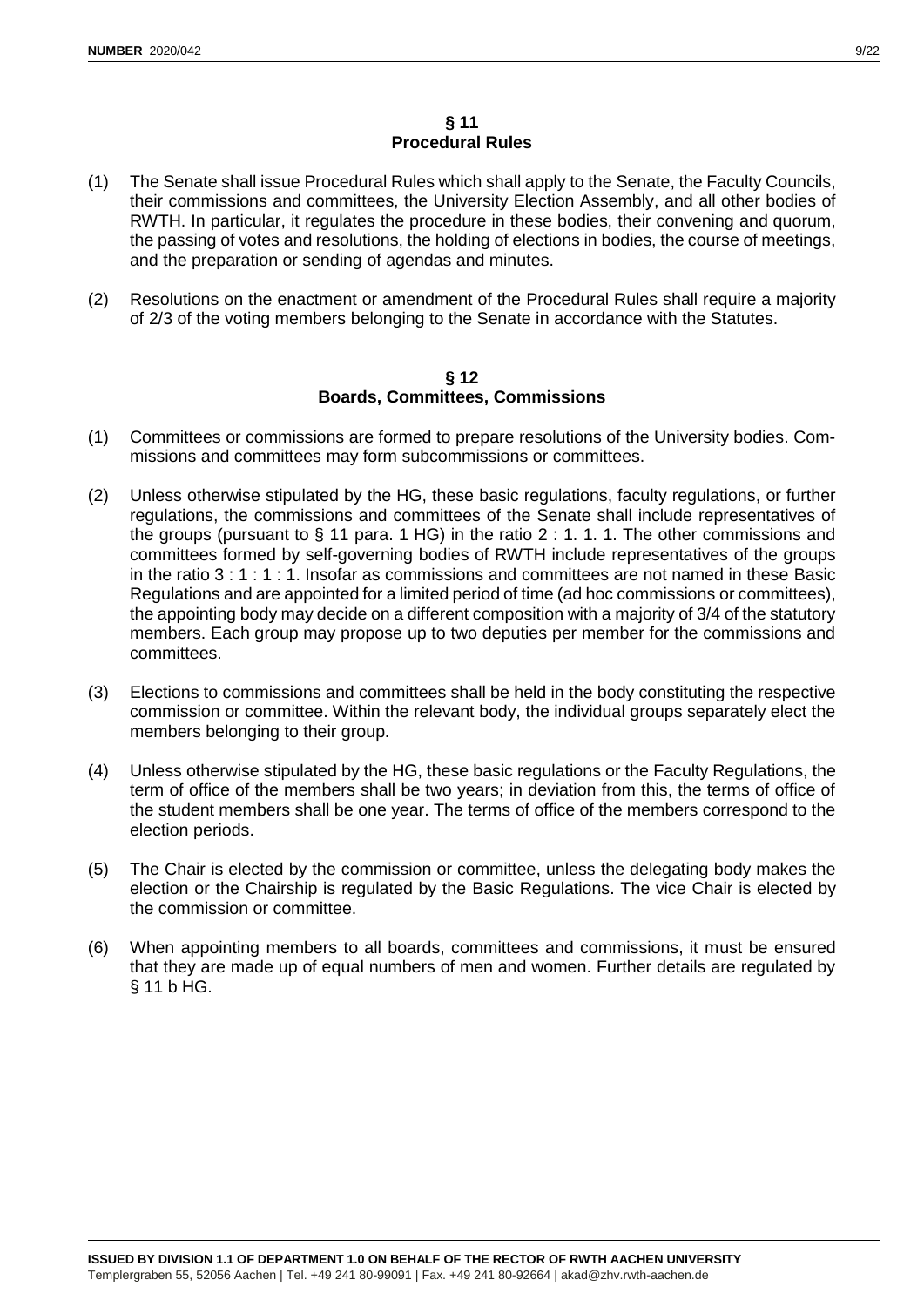- (7) In decisions of committees on matters directly affecting teaching, with the exception of its evaluation, the representatives of the group of University professors shall have at least half of the votes, and in decisions of committees on matters directly affecting research, art, and the appointment of University professors, the majority of the votes.
- (8) If, after a proper election, the group of faculty members on the Faculty Council does not have a majority of the votes of the members of the body, a by-election shall be held. This shall also apply if, in the event of the withdrawal of a representative of the group of University professors, it no longer has a majority of the votes of the members of the Faculty Council due to the absence of an elected substitute member of this group.
- (9) Members of the group of employees in technology and administration do not have to be represented in the Examination Boards. Members of the faculty who are not members of the Faculty Council may also belong to an Examination Board.

# **2nd Section Central Organs of the University**

# **§ 13 Rectorate**

- (1) The University shall be headed by a Rectorate.
- (2) The Rectorate consists of the Rector, the Chancellor, and five Vice-Rectors. The Rector is the Chair.
- (3) The Rectorate shall, on the proposal of the Rector, determine fixed business areas for its members.
- (4) The Rector shall determine the guidelines for the performance of the Rectorate's duties.
- (5) The resolutions of the Rectorate may not be passed against the vote of the Rector.
- (6) The work of the Rectorate, in particular its support by commissions and working groups, shall be regulated by the Rules of Procedure of the Rectorate.
- (7) In deviation from provisions of section 17(5) of the HG, the term of office of the Chancellor shall be eight years.
- (8) The term of office of the non-principal Vice-Rectors shall end with the term of office of the Rector.
- (9) The Rector may extend the authority to exercise domiciliary rights to other members or members of the University. Further details are regulated in separate house rules.
- (10) There are central scientific institutions. Further details are regulated by the Rules of Procedure of the Rectorate.

**§ 14**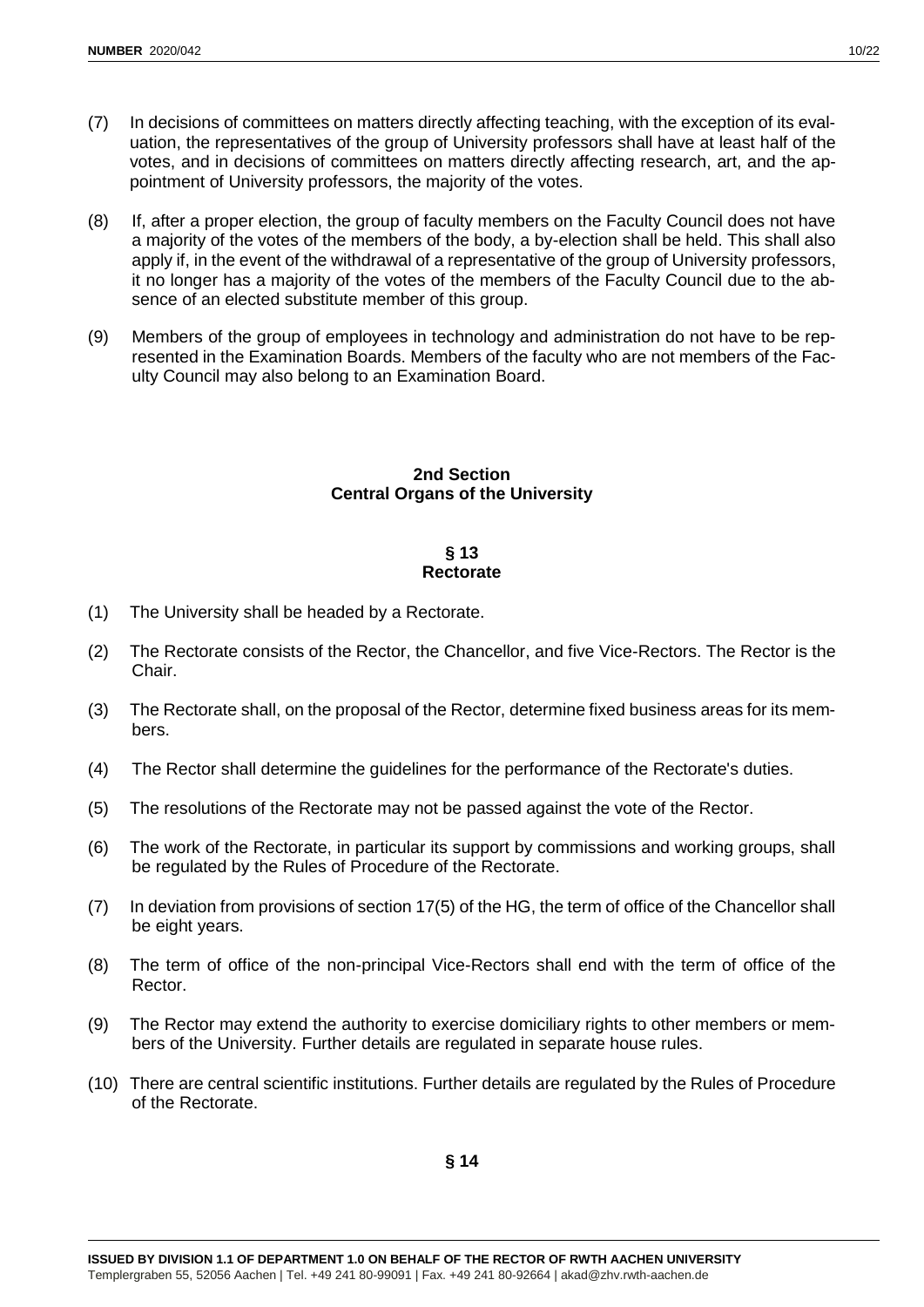# **Board of Governors**

- (1) The Board of Governors shall consist of ten members.
- (2) At least half of the members of the Board of Governors are external.
- (3) The Chair and deputy Chair of the Board of Governors shall be elected from among the external members by a majority of 2/3 of the votes of all members.
- (4) The Equal Opportunities Officer shall attend the meetings of the Board of Governors in an advisory capacity.

# **§ 15 Senate**

- (1) The RWTH Senate consists of 26 members with voting rights:
	- 1. 14 professorial University professors,
	- 2. 4 research assistants
	- 3. 4 technical or administrative employees,
	- 4. 4 students.
- (2) Each group represented in the Senate in accordance with section 1 nos. 1 4 shall have the right of veto, i.e. a decision of the Senate cannot be taken if a group objects to it. Exercise of the right of veto must be justified; it can only be exercised jointly by all present members of the group, all of whom must be entitled to vote. In the event of a veto, the decision on this agenda item shall be postponed to the next Senate meeting. If the content of a draft decision is not changed after the power of veto has been used, the veto can only be overruled by a 3/4 majority of senate members with voting rights. In cases where § 22 (4) HG applies, a simple majority of Senate members with voting rights is sufficient. In accordance with  $\S$  3 section 7, in urgent cases, a special meeting may be convened.
- (3) In addition to the University members listed in § 22 (2) HG, the Equal Opportunities Officer is a member of the Senate without voting rights.
- (4) The Chair of the Senate shall be elected by the Senate from among the University professors who are entitled to vote and the academic staff in the Senate who are entitled to vote.
- (5) The members of the Senate are elected according to the RWTH Election Regulations. The RWTH Election Regulations ensure an adequate representation of the Faculties in the Senate.
- (6) The terms of office of the Senate are two years. The terms of office of the members correspond to the election periods; as an exception from this rule, the terms of office of student members are one year.

#### **§ 16 Responsibilities of the Senate**

- (1) The responsibilities of the senate are defined in § 22 HG.
- (2) In addition to the provisions provided for in the Higher Education Act (HG), the Senate has, among other things, the following additional responsibilities: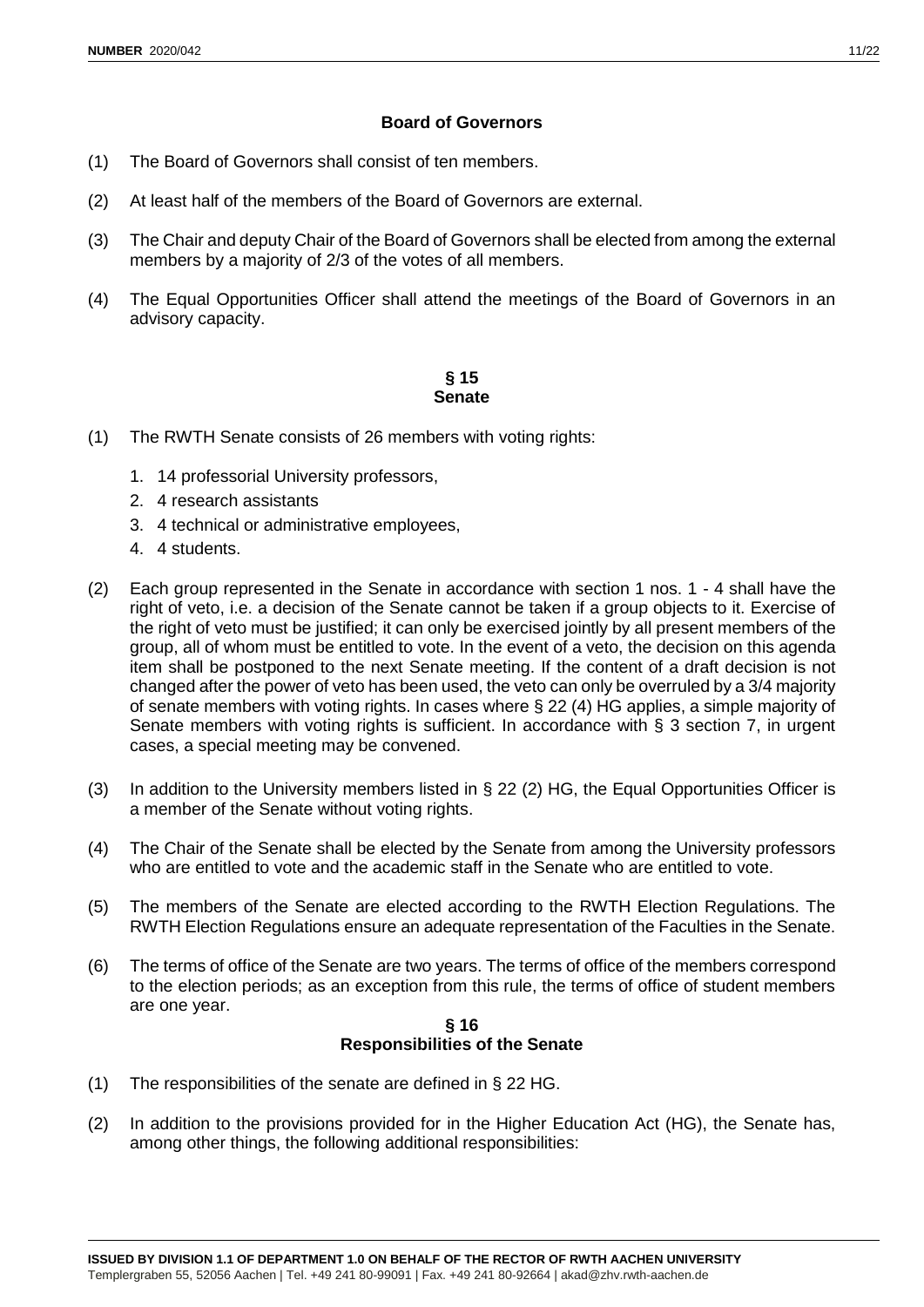- 1. Making the decision to confer the academic degree of an honorary doctor upon the proposal of one or more Faculties,
- 2. Making the decision to confer the status of honorary senator, the status of honorary citizen, the von Kaven Ring, the Kármán Prize, and the University Medal,
- 3. Deciding on the Strategy Council appointments, submitted by the Council of Elders on the proposal of the Rectorate,
- 4. Formation of the committees and commissions of the Senate provided for in these Basic Regulations,
- 5. Nomination and forwarding of the groups' proposals for the appointment of the members of the Rectorate Committees to the Rectorate,
- 6. Election of members of the Center Council of the Teacher Training Center.
- 7. Preparation of the certification decision of the Rectorate for the internal evaluation procedure for the quality management in teaching processes.

(3) The Senate may recommend referral of specific issues to the Board of Governors

# **3rd Section Election and Removal of Members of the Rectorate**

# **§ 17 University Election Assembly**

- (1) The Rectorate is elected and voted out of office by the University Electoral Assembly, half of which consists of all members of the Senate and the other half of all members of the Board of Governors. The voting power of the two halves are in equal proportion to each other. Members of the University Election Assembly who are also members of the Senate shall have voting rights if they are also eligible to vote in the Senate. Members of the University Electoral Assembly who are also members of the Board of Governors shall have voting rights if they are external persons within the meaning of section 21(3) sentence 2 HG.
- (2) The Chair of the University Election Assembly shall be either the Chair of the Senate or the Chair of the Board of Governors. They shall be elected by the voting members of the University Election Assembly. If the Senate Chair is elected, the Board of Governors Chair shall be the Vice Chair and vice versa.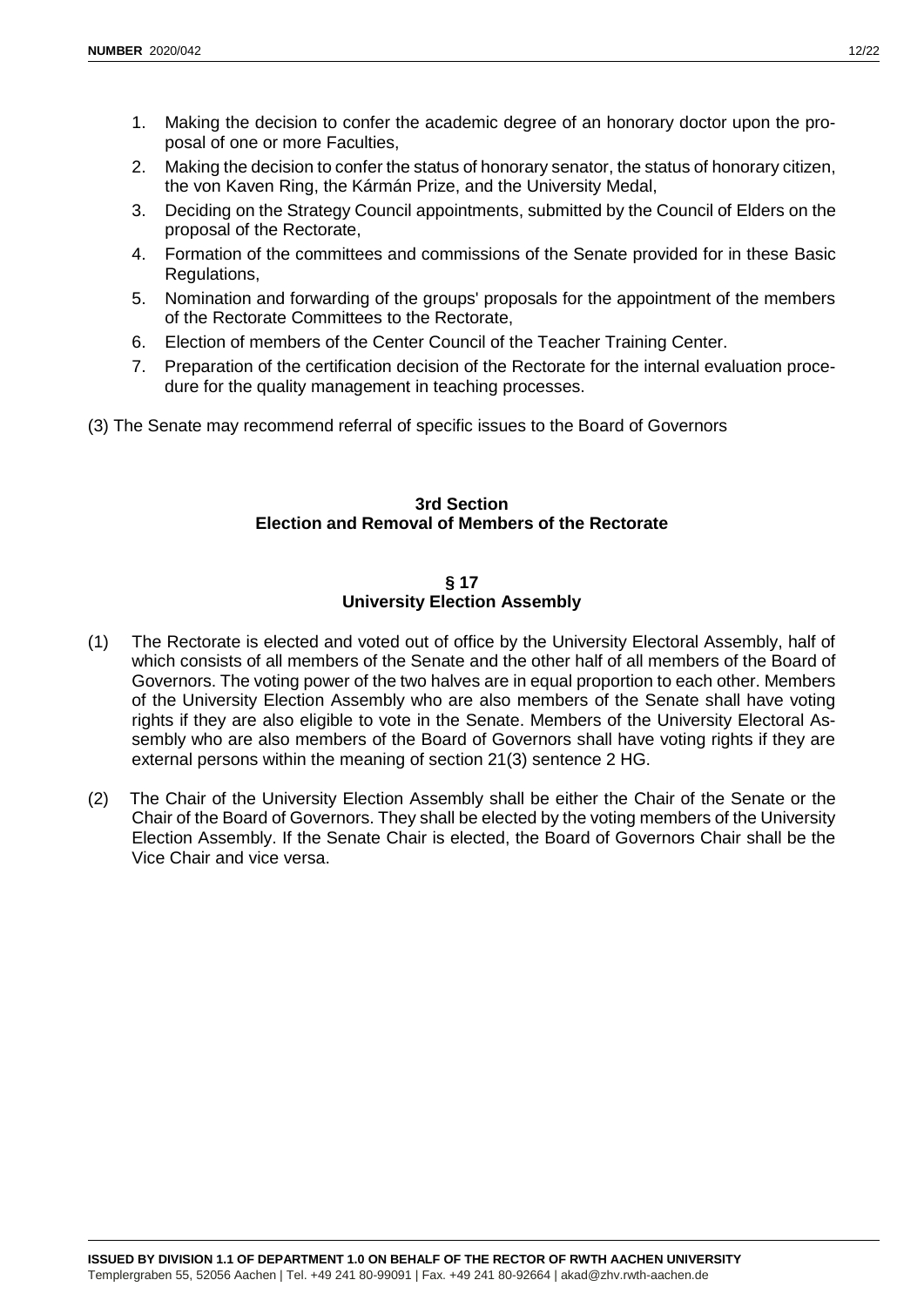- (1) A Search Committee shall be established to prepare for the election of the members of the Rectorate by the University Election Assembly. It shall be composed of equal numbers of members of the Senate and the Board of Governors.
- (2) The Senate shall elect five members on the proposal of the groups within the meaning of section 11(1) HG. Members of the Rectorate are not eligible for election.
- (3) The Board of Governors shall delegate at least two members with a total of five votes, who shall be elected from among the voting members of the Board of Governors. In doing so, the respective number of votes shall also be determined, if applicable.
- (4) The Chair is elected by the Search Committee from among the members of the Board of Governors or from the group of University professors. If the Chair belongs to the group of Board of Governors members, the deputy Chair shall be elected from the group of University professors and vice versa.
- (5) The Search Committee has a quorum if the majority of votes are present. It does not meet in public. In all other respects, the rules of procedure for the University committees of RWTH shall apply.
- (6) For the election of the Rector, the Search Committee decides on an appropriate advertisement. The Search Committee makes a preliminary selection on the basis of the application documents and invites the shortlisted candidates to a hearing. After conducting the hearing, the Search Committee decides on a recommendation to the University Election Assembly, which may contain several proposals in a recognizable order. If only a few suitable applications have been received, the Search Committee may recommend that a new call for applications be issued and request the University Election Assembly to actively approach potential candidates. In particular, the Chair of the Senate or the Chair of the Board of Governors may be instructed to personally approach promising candidates and invite them to apply.
- (7) In agreement with the Equal Opportunities Officer, the requirement to advertise the position and conduct the search procedure in accordance with para. 6 may be waived if the Senate and the Board of Governors have called upon the incumbent to run for another term of office.
- (8) Paragraphs 6 and 7 shall apply accordingly to the election of the Chancellor.
- (9) In preparation of the election of the Vice-Rectors by the University Election Assembly, the Search Committee shall discuss the proposal of the Rector or Rector-Designate.

# **§ 19 Election of the Members of the Rectorate**

- (1) Based on the recommendation of the Search Committee pursuant to § 18, a presentation of the applicants shall take place at the University Election Assembly. This and the related discussion shall take place in closed session in accordance with § 5 (4) Rules of Procedure for University **Bodies.**
- (2) The University Election Assembly shall decide on the proposal of the Search Committee by the majority of votes of the body and at the same time by the majority of votes within its voting shares. For this purpose, the votes of the voting members of the Senate and the votes of the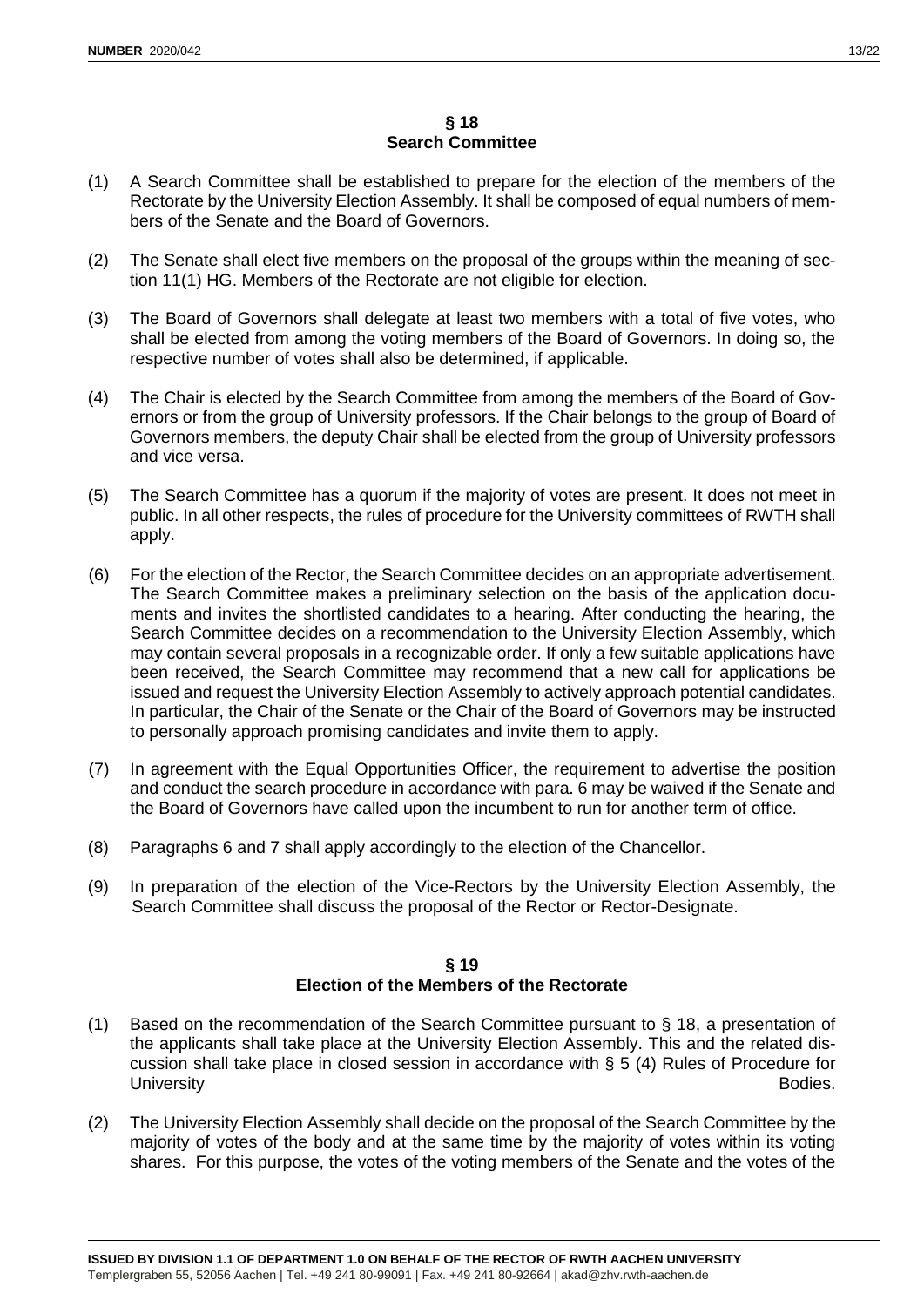external members of the Board of Governors shall be weighted by multiplying them by the integer factor that results in the smallest common multiple.

(3) If an election pursuant to para. 2 is not held, a second or, if necessary, a third ballot may be held. In the third round of voting, the person who receives the majority of the votes of the members of the University Election Assembly present and at the same time the majority of the votes of the members of its two halves present shall be elected.

### **§ 20 Voting out the Members of the Rectorate**

- (1) The University Election Assembly may remove any member of the Rectorate by a majority of 5/8 of its votes.
- (2) The motion to vote a member out of office shall be announced as a special agenda item at least two weeks prior to a regular meeting. All members of the Rectorate to be voted out shall be given the opportunity to comment on the motion.
- (3) In the event that one or more members of the Rectorate are voted out of office, the Search Committee shall be convened without delay to prepare for the election of a new member or members.

# **4th Section Commissions, Committees, Representatives**

#### **§ 21 The Senate's Commissions and Committees**

The Senate shall establish at least the following standing committees and commissions:

- 1. Council of Elders,
- 2. Constitutional Committee
- 3. Election Evaluation Board
- 4. Equal Opportunities Committee
- 5. Committee for Quality Improvement in Teaching and Learning,
- 6. Committee for Structural, Financial, and Construction Affairs.

### **§ 22 Council of Elders**

- (1) The Council of Elders assists the Rectorate and the Senate Chair in preparing for Senate meetings.
- (2) The Council of Elders shall endeavor to reach a mutually agreeable proposal with the Rectorate in the event that the Senate has rejected the Rectorate's draft proposal once.
- (3) The Council of Elders advises the Rectorate on urgent decisions as well as during the lecturefree period.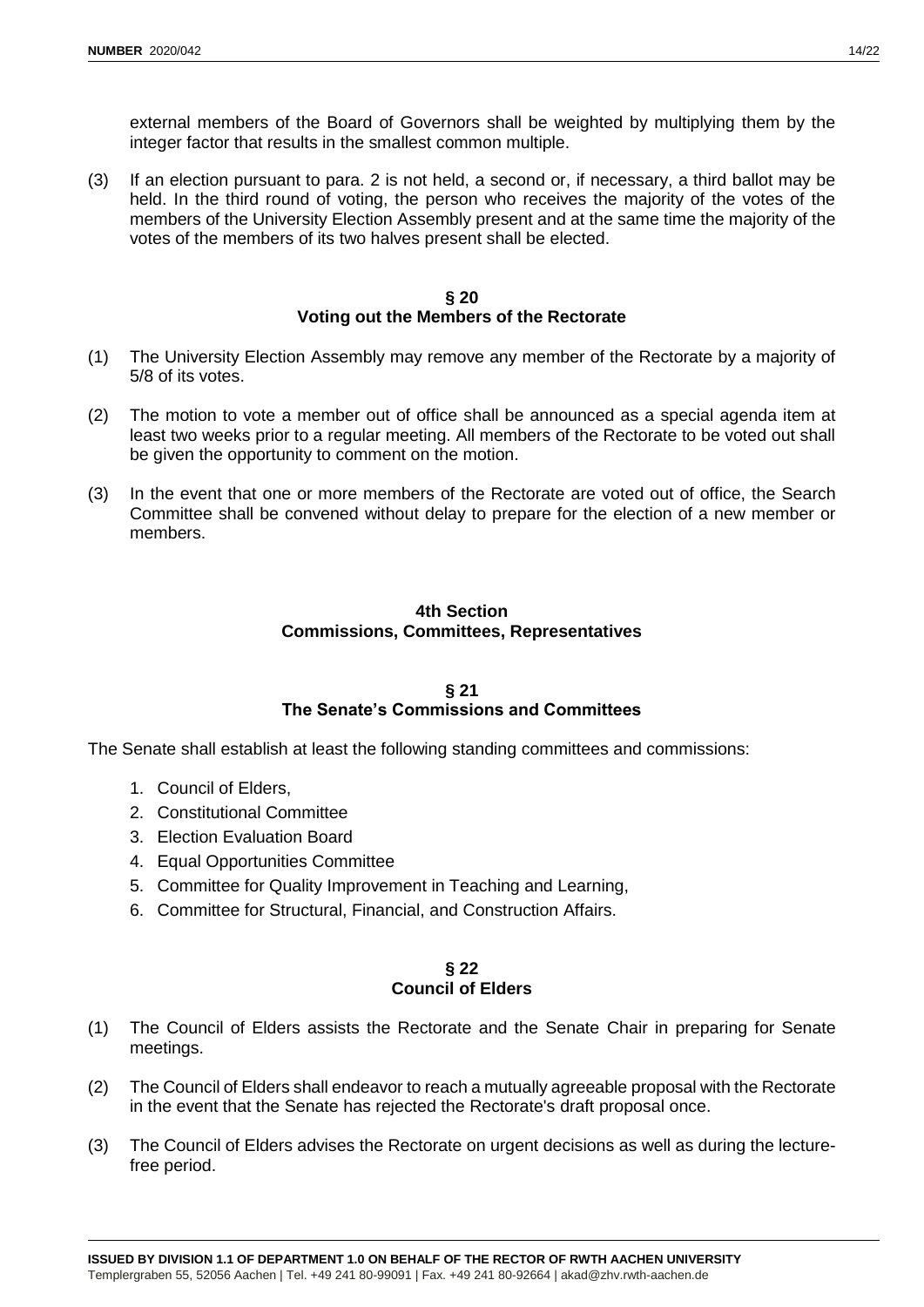- (4) The Council of Elders advises the Senate Chair on matters that cannot be postponed. A matter that cannot be postponed exists in particular if a resolution of the Senate cannot be brought about in time and thus, in accordance with Section 12 (4) HG, the Chair of the Senate alone must make the decision. This particularly applies to the lecture-free period.
- (5) The Council of Elders consists of the members of the Rectorate, the Chair of the Senate, their deputy, the group spokespersons (§ 5) and the Equal Opportunities Officer.
- (6) The Chair of the Council of Elders is the Senate Chair.

#### **§ 23 Constitutional Committee**

- (1) The Constitutional Committee prepares for the Senate the passing of resolutions on basic regulations, framework regulations, and other regulations of the University as provided for in § 22 para. 1 (2) HG.
- (2) The Constitutional Committee has ten members. Its members are representatives of the groups (pursuant to Section 11 (1) HG) in the ratio  $4:2:2:2$ .
- (3) The Chair shall be the Chair of the Senate without voting rights.

#### **§ 24 Election Evaluation Board**

- (1) The Election Evaluation Board decides on appeals against the validity of an election that has been conducted in accordance with RWTH's election regulations and which the election officer has not remedied. Further details are regulated by the election regulations of RWTH Aachen University.
- (2) The Election Evaluation Board has six members. It shall include representatives of the groups pursuant to Section 11 (1) HG in the ratio 3 : 1 : 1 : 1.
- (3) The Election Evaluation Board shall be convened as necessary.

# **§ 25 Equal Opportunities Committee**

- (1) In order to fulfill the University's equal opportunity mandate, the Senate shall establish an Equal Opportunities Committee. It advises and supports the University and the Equal Opportunities Officer in all equal opportunity matters as well as within the framework of the requirements of the NRW Equal Opportunity Act and monitors the implementation of the funding plans as well as the distribution of funds in accordance with the requirements of the NRW Equal Opportunity Act.
- (2) The Equal Opportunities Committee shall include two members from each of the groups pursuant to Section 11 (1) HG as well as the Equal Opportunities Officer. Each group may propose up to two deputies per member.
- (3) The RWTH Staff Council and the Staff Council for Academic Staff at RWTH may participate in the meetings of the Equal Opportunities Committee in an advisory capacity, represented by one member each.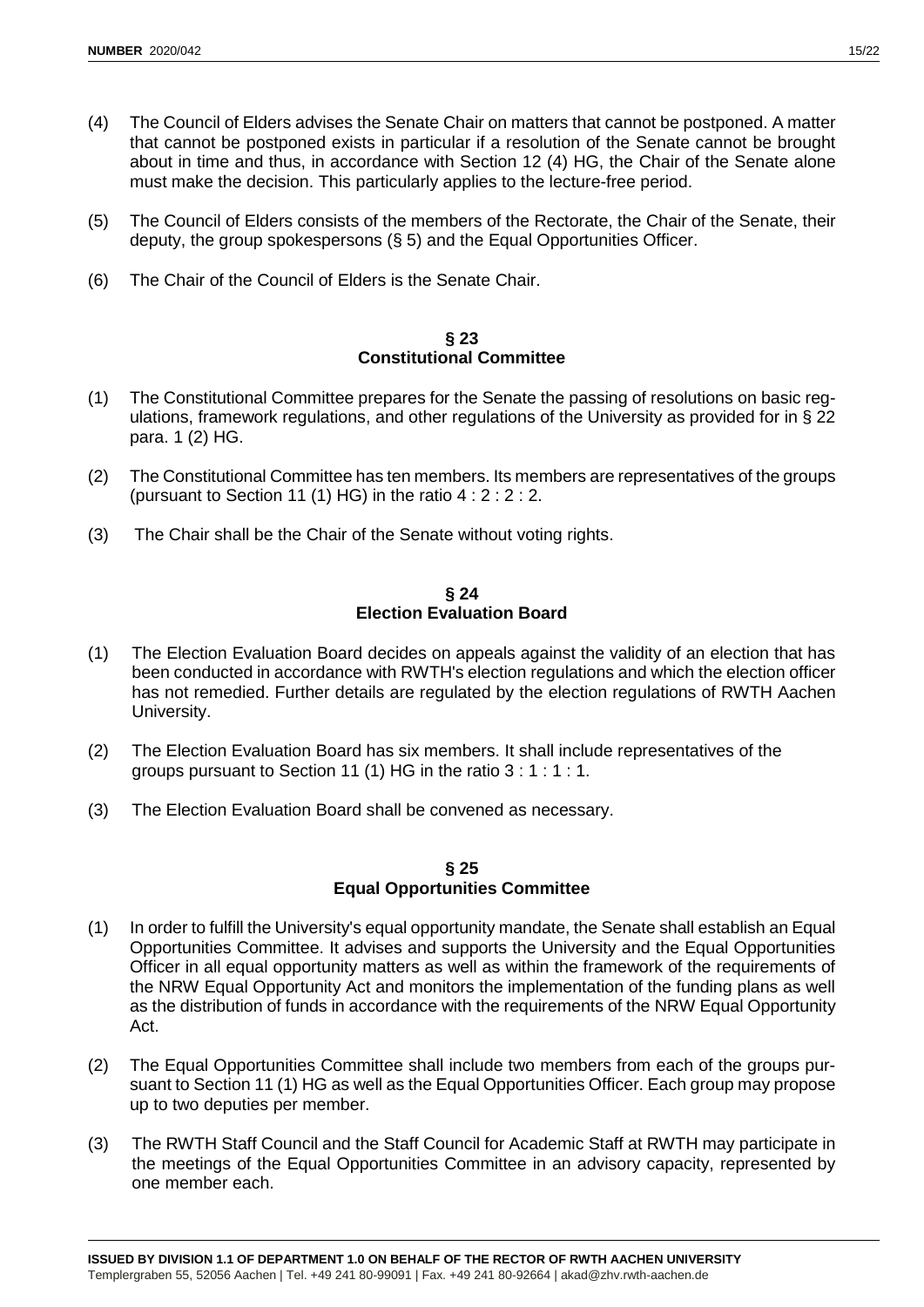# **§ 26**

# **Committee for Quality Improvement in Teaching and Learning**

- (1) The Committee for Quality Improvement in Teaching and Studies advises the University management with regard to the improvement of teaching and study conditions as well as with regard to quality improvement according to § 3 Study Quality Act (Studiumsqualitätsgesetz)on their own initiative in an objective-legal procedure according to § 4 (1) Study Quality Act. This includes, in particular, the following tasks:
	- 1. It votes on the progress reports that the University has to submit to the Ministry every two years. This report concerns the measures taken to improve teaching and study conditions, as well as the successes achieved. In doing so, it verifies the appropriate use of the quality improvement funds in accordance with the legal requirements.
	- 2. It may prepare planning proposals for the appropriate use of funds in accordance with § 2 of the Study Quality Act.

University management is required to consider the suggestions of the Committee and to report on their implementation in the annual accountability report that the Rectorate submits to the Senate.

- (2) The Rules of Procedure for the University committees of RWTH Aachen University apply to the activities of the committee. In deviation from § 9 (8) of the Rules of Procedure, in the event of a tie, the Chair shall have the casting vote. The committee meets at least once a semester.
- (3) The Committee for Quality Improvement in Teaching and Learning consists of 19 voting members:
	- ten from the group of RWTH students,
	- four from the group of University teachers at RWTH,
	- three from the group of RWTH academic employees,
	- one member from the group of employees in technology and administration at RWTH,
	- a person who is neither a member nor an affiliate of RWTH.

Furthermore, the Equal Opportunities Officer is a member of the Committee in an advisory capacity with the right to speak and make motions.

A student representative is proposed by the foreign student representation. As a rule, the Chair should be someone who is neither a member nor an affiliate of RWTH Aachen University and whoseexperience reflects the significance of quality assurance. If this is not possible, the committee elects the Chair from the group of University professors.

- (4) All members of the Committee for Quality Improvement in Teaching and Learning are elected by the Senate on the recommendation of the groups. For the election of the external member, a majority of 2/3 of the members belonging to the Senate with voting rights according to the Statutes and a majority of the votes of the members of the student group in the Senate is required.
- (5) The term of office for student members of the Committee shall be one year. The term of office of the other voting members shall be two years.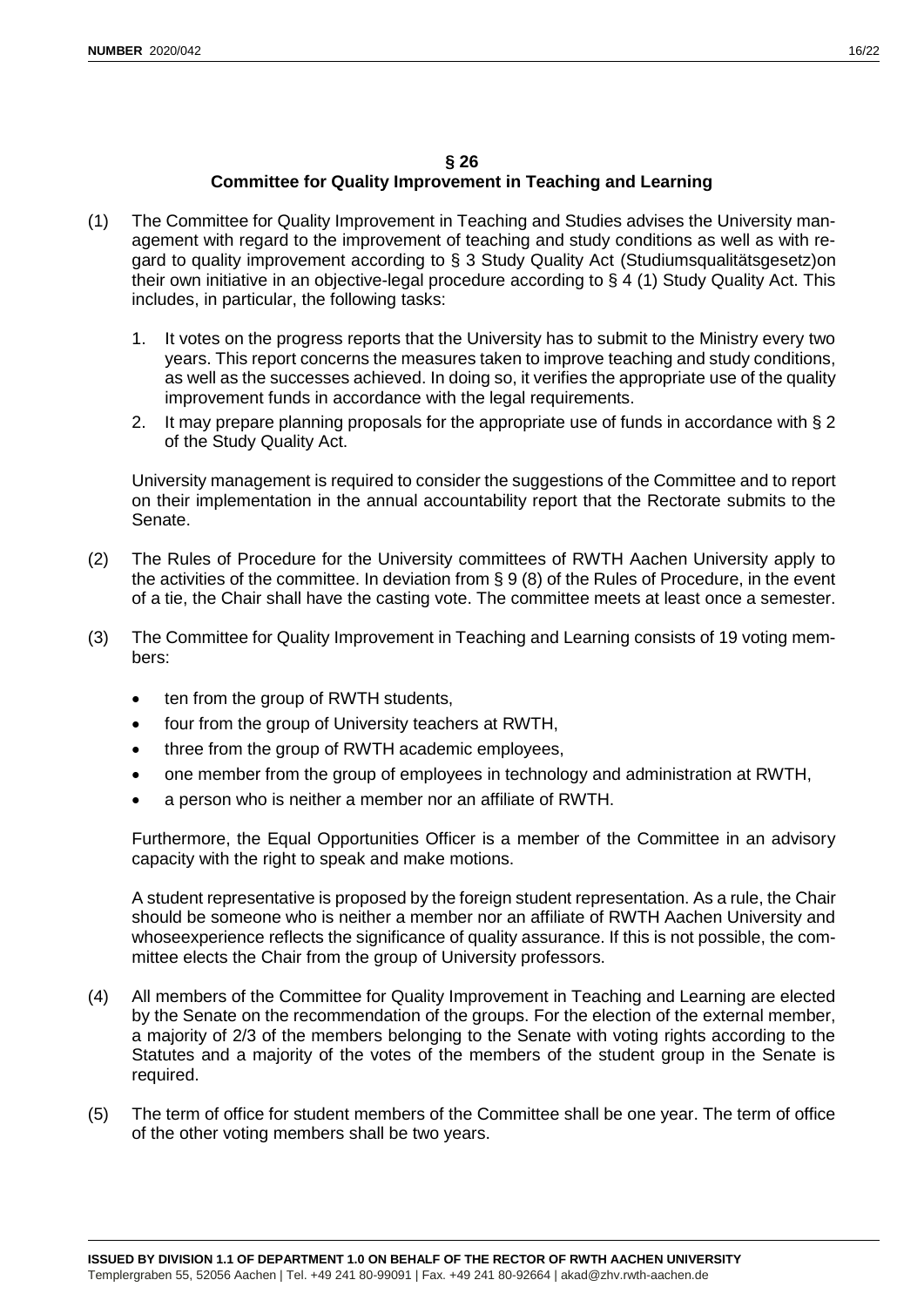(6) A portion of the quality improvement funds is distributed to the Faculties for their independent use. Therefore, according to § 4 of the Study Quality Act, appropriate Committees are to be formed in the Faculties, with more than half of their voting members recruited from the student group. Further details are determined by the respective Faculty regulations.

# **§ 27 Committee for Structural, Financial, and Construction Matters**

- (1) The Committee for Structural, Financial, and Construction Matters advises the Senate on structural, financial, and construction issues. It shall prepare for the Senate the approval of planning principles of the Rectorate provided for under Section 22(1)(4) HG in accordance with Section 16(1a) and the recommendations and opinions of the Senate provided for under Section 22(1)(5), (6) HG.
- (2) The Committee has 11 members. It shall include representatives of the groups pursuant to Section 11 (1) HG in the ratio 4 : 2 : 2 : 2 and the Vice-Rector for Research and Structure as an additional member without voting rights.
- (3) The Chair is elected from among the members.

# **§ 28 Center Council of the Teacher Training Center**

- (1) The Center Council is a body of the Teacher Training Center.
- (2) All teacher-training faculties and all groups are represented on the Center Council. In detail, its voting members are:
	- 1. ten University professors
		- three from the Faculty of Mathematics, Computer Science and Natural Sciences
		- one from the Faculty of Civil Engineering
		- one from the Faculty of Mechanical Engineering
		- one from the Faculty of Electrical Engineering and Information Technology
		- one of the School of Business and Economics
		- three from the Faculty of Arts and Humanities, one of them from the Institute of Educational Science
	- 2. four research assistants
		- one from the Faculty of Mathematics, Computer Science and Natural Sciences
		- one from the Faculty of Civil Engineering or the Faculty of Mechanical Engineering or the Faculty of Electrical Engineering and Information Technology or the School of Business and Economics
		- one from the Faculty of Arts and Humanities
		- one from the Faculty of Mathematics, Computer Science and Natural Sciences or the Faculty of Arts an Humanities
	- 3. one employee from technology and administration
	- 4. four students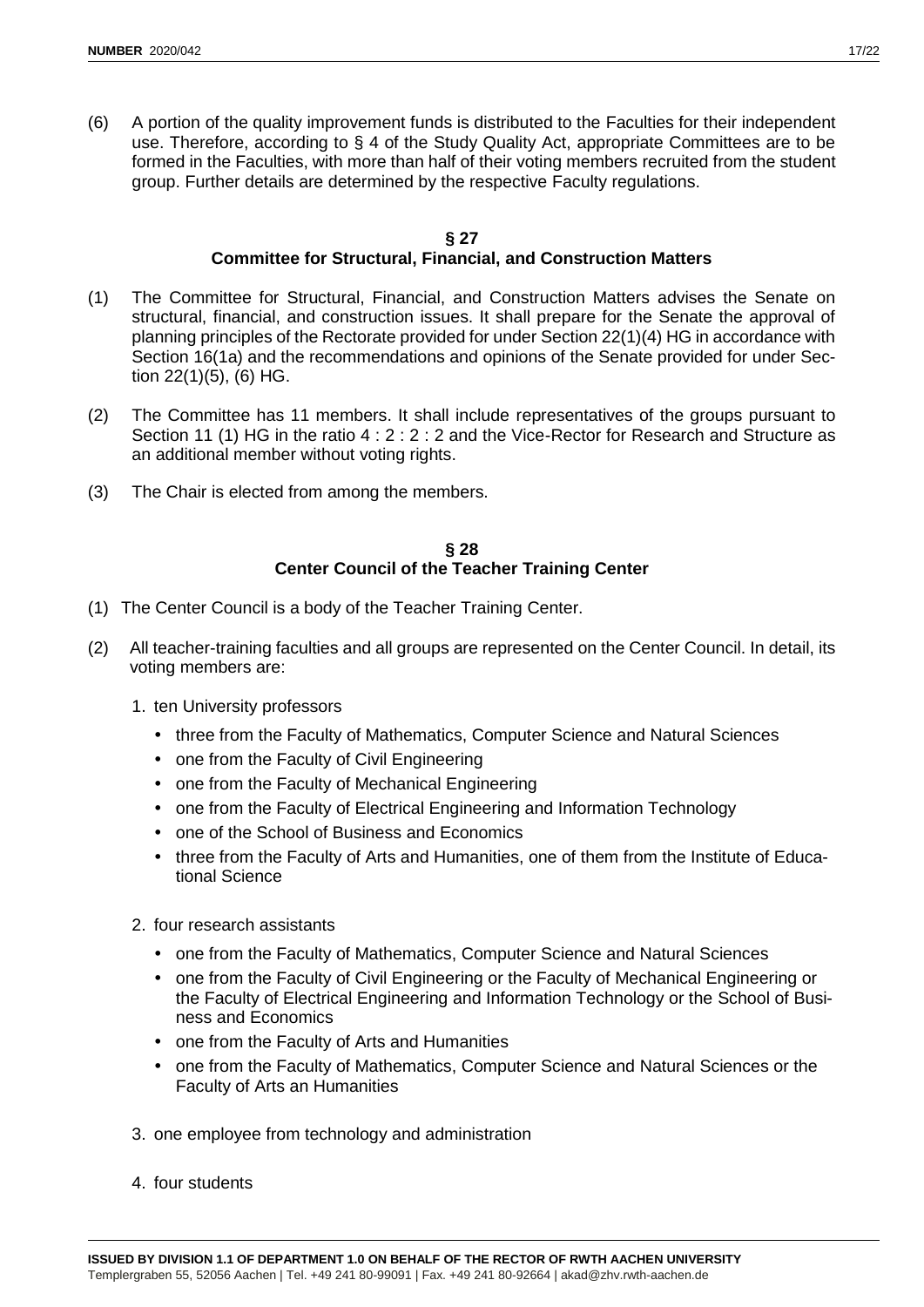- two from the Faculty of Mathematics, Computer Science and Natural Sciences or the Faculty of Civil Engineering or the Faculty of Mechanical Engineering
- two from the Faculty of Electrical Engineering and Information Technology or the Faculty of Humanities or the Faculty of Business and Economics
- (3) Further details are laid out in the Regulations of the Teacher Training Center of RWTH Aachen University.

# **§ 29 Election, Appointment, Term of Office of the Equal Opportunities Officer**

- (1) The election of the Equal Opportunities Officer and their up to three deputies, who shall belong to different University groups, shall be carried out by the Senate upon the proposal of a search committee consisting of four persons with equal representation of men and women, which shall be appointed by the Council of Elders.
- (2) The Rector shall appoint the elected Equal Opportunities Officer and their deputies.
- (3) The term of office of the Equal Opportunities Officer and their deputies shall be four years. Reelection is possible. Deviating from this, the term of office of the student Equal Opportunities Officer and the deputy student Equal Opportunities Officer is one year with the possibility of extension up to four years.
- (4) The University-wide advertisement for the position of the Equal Opportunities Officer and their deputies is made by the Rector.

# **§ 30**

# **Election, Appointment, Term of Office of the Representation of the Interests of Student Assistants**

- (1) Two representatives from the group of students are elected to represent the interests of the student assistants.
- (2) The representatives are elected by the Senate on the proposal of the RWTH Student Parliament with the majority of votes. The election proposal is prepared by a search committee, a Student Parliament committee with seven members from the group of students. The details of the proposal by the Student Parliament are regulated by the statutes of the student body.
- (3) The representatives for the interests of the student assistants are appointed by the Rector.
- (4) The term of office of the representative for the interests of student assistants and the deputy representative is two years. The representatives may be elected at different times so that the terms overlap.
- (5) The University-wide advertisement of the function of the position is made by the Rector.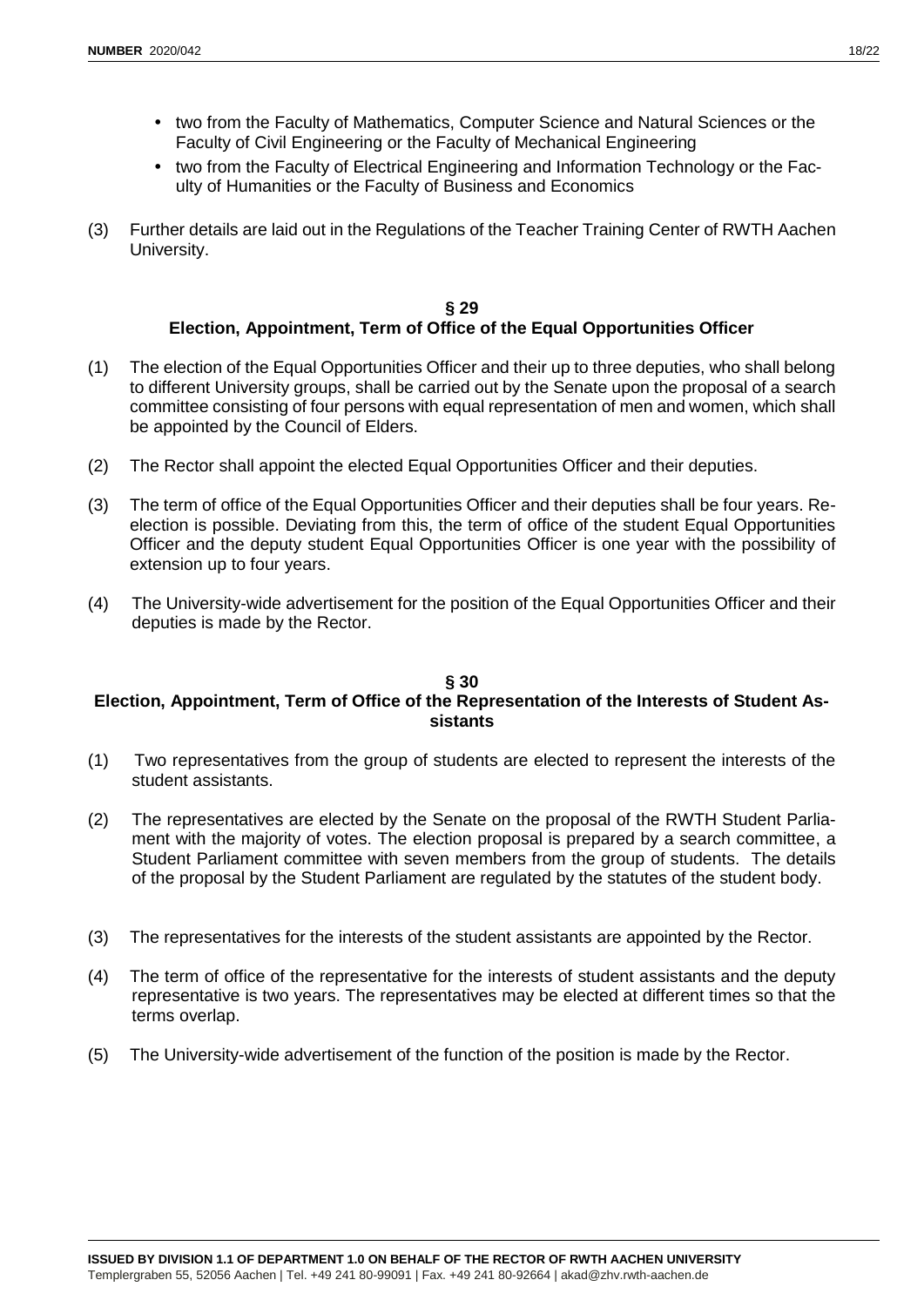# **§ 31**

# **Election, Appointment, Term of Office of the Representation of Students with Disabilities or Chronic Illnesses**

- (1) The representation of the interests of students with disabilities or chronic illnesses is made up of a representative and their deputy. These should come from the student body.
- (2) The representative for the interests of students with disabilities or chronic illnesses as well as the deputy representative are elected by the Senate on the proposal of the RWTH Student Parliament with the majority of votes. The election proposal is prepared by a search committee, aStudent Parliament committee with seven members from the student group. The other groups pursuant to Section 11 (1) HG may each delegate one person to the search committee as an advisory member and one person as a deputy for this person. The details of the proposal by the Student Parliament are regulated by the Statutes of the Student Body.
- (3) The Rector appoints the representative for the interests of students with disabilities or chronic illnesses and their deputy.
- (4) The term of office of the representative for the interests of students with disabilities or chronic illnesses and the deputy representative is two years.
- (5) The University-wide advertisement of the positions of the representative and their deputy is made by the Rector.

# **5th Section Dean's Office and Faculty**

# **§ 32 Dean's Office**

- (1) The duties and powers of the Dean pursuant to  $\S 27$  HG shall be exercised by a Dean's Office.
- (2) The Dean's Office consists of the Dean and one to six Vice-Deans, including the Dean of Academic Affairs. The Dean is head of the Dean's Office. The Dean of Academic Affairs may not serbes as the Chair of an examination board at the same time.
- (3) The respective Faculty Regulations may provide that the Dean and their deputy are elected at different times so that their terms of office overlap.
- (4) Up to two Vice-Deans, but no more than half of the members of the Dean's Office, may belong to groups other than the group of University professors.
- (5) Further details, in particular about the election of the members of the Dean's Office, shall be regulated by the Faculty Regulations.
- (6) For the Dean's Office of the Faculty of Medicine, the regulations pursuant to § 31 HG shall additionally apply.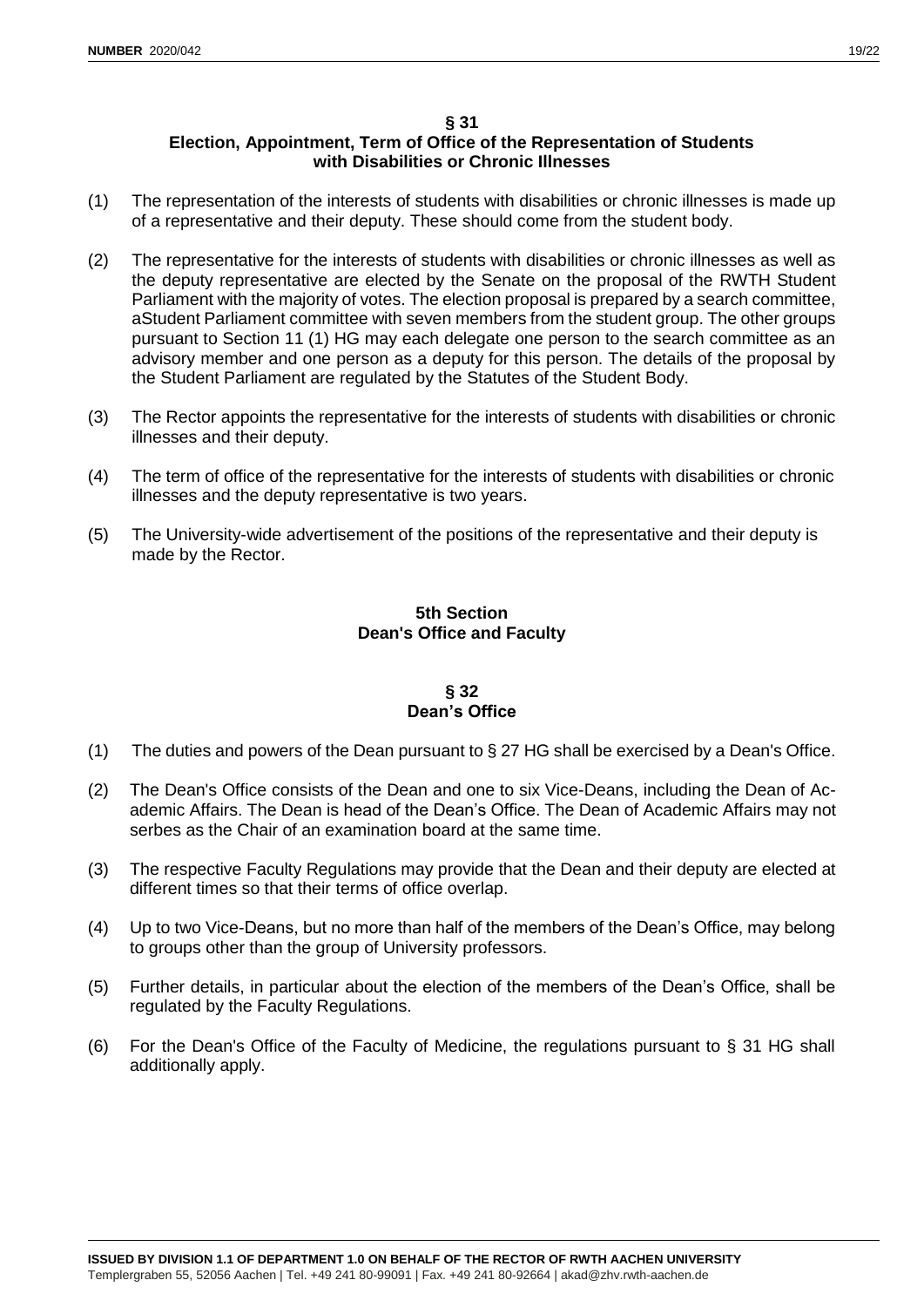# **§ 33 Faculty Council**

- (1) Members of the Faculty Council of the Faculty of Mathematics, Informatics and Natural Sciences, the Faculty of Architecture, the Faculty of Civil Engineering, the Faculty of Mechanical Engineering, the Faculty of Georesources and Materials Engineering and the Faculty of Electrical Engineering and Information Technology are:
	- 1. the Dean as Chair with an advisory vote,
	- 2. the Vice-Deans with an advisory vote,
	- 3. 8 members of the group of University professors,
	- 4. 2 members of the group of academic staff,
	- 5. 2 members of the group of employees in technology and administration,
	- 6. 3 members of the group of students.
- (2) Members of the Faculty Council of the Faculty of Arts and Humanities and the Faculty of Business and Economics are
	- 1. the Dean as Chair with an advisory vote,
	- 2. the Vice-Deans with an advisory vote,
	- 3. 7 members of the group of University professors,
	- 4. 2 members of the group of academic staff,
	- 5. 1 member of the group of employees in technology and administration,
	- 6. 3 members of the group of students.
- (3) Members of the Faculty Council of the Faculty of Medicine are:
	- 1. the Dean as Chair with an advisory vote,
	- 2. the Vice-Deans with an advisory vote,
	- 3. 8 members of the group of University professors,
	- 4. 3 members of the group of academic employees,
	- 5. 4 members of the group of students,
	- 6. 2 further employees of Uniklinik RWTH Aachen with advisory vote,
	- 7. the Medical Director of University Hospital Aachen, and the Commercial Director of the University Hospital Aachen with advisory vote.
- (4) The members of the Faculty Council shall be elected by the members of the Faculty in accordance with the RWTH Election Regulations. The Election Regulations of RWTH shall, as far as possible, ensure that the Faculty's academic structure is adequately considered.
- (5) The terms of office of the Faculty Councils are two years. The terms of office of the members correspond to the election periods; as an exception from this rule, the terms of office of student members are one year.
- (6) The Equal Opportunities Officers of the faculties are members without voting rights in the respective faculty councils.
- (7) The duties of the faculty councils are defined in § 28 HG in conjunction with the individual Faculty Regulations. Section 31 (3) HG shall apply to the Faculty Council of the Faculty of Medicine.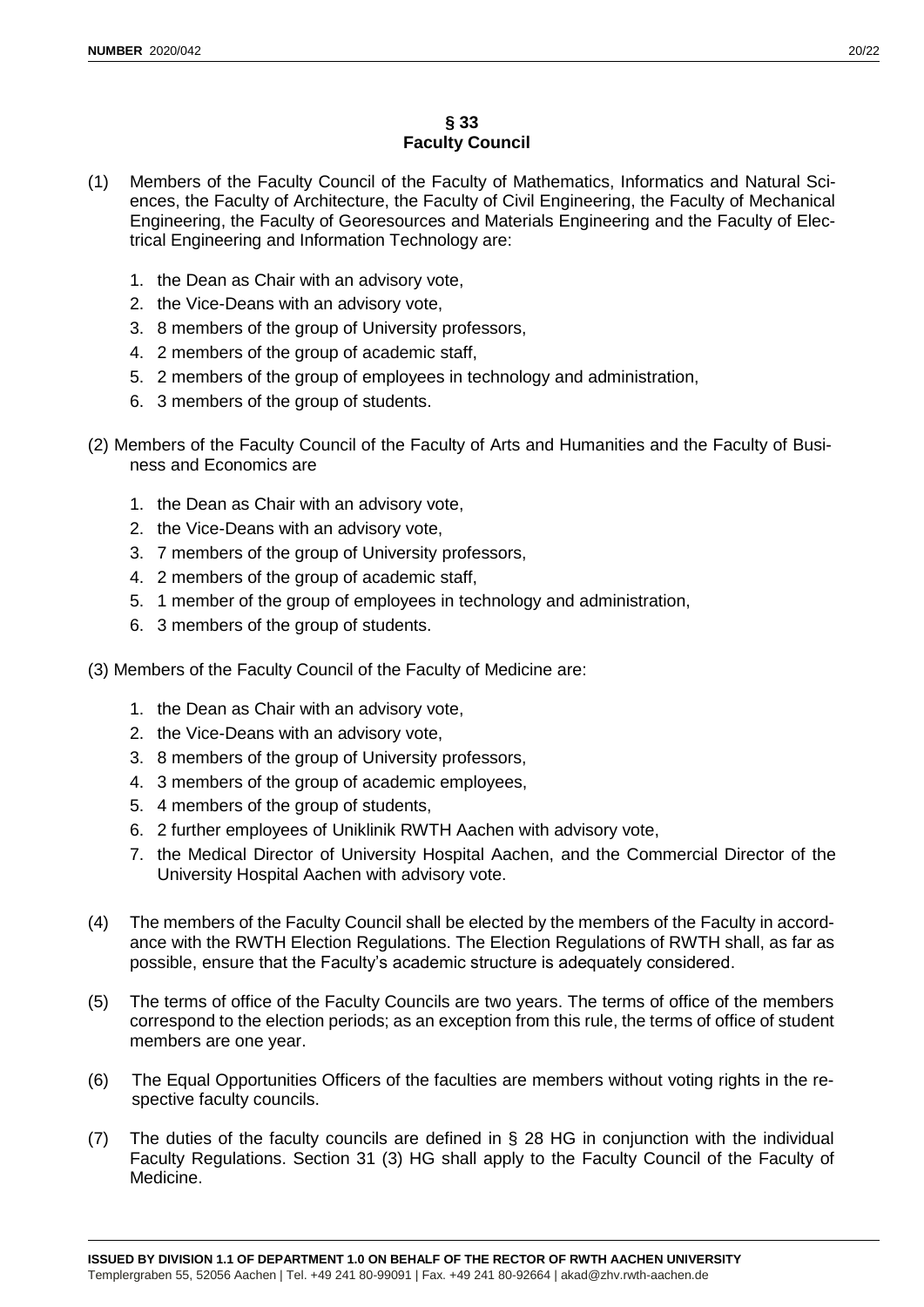- (1) A faculty conference will be established with all Deans as members.
- (2) In matters of appointment, the Faculty Conference and the Rectorate jointly discuss the proposals of the Faculties. Further details are regulated by the Appointment Regulations.

# **6th Section Final Provisions**

#### **§ 35 Audit of the Annual Financial Statements**

The audit of the annual financial statements is performed in accordance with the Higher Education Management Ordinance.

### **§ 36 Official Announcements**

- (1) RWTH publishes its regulations and resolutions as Official Announcements pursuant to  $\S 2(4)$ sentence 2 HG. The Official Announcements shall be numbered consecutively by year and shall be published as required, but at least every third calendar month.
- (2) The Official Announcements on the University's website as an electronic edition.
- (3) All regulations of RWTH Aachen University shall be issued by the Rector. Insofar as these regulations do not contain any provision on their entry into force, they shall enter into force one day after publication in the Official Announcements.

### **§ 37 Entry Into Force**

These Basic Regulations shall be published in the Official Announcements of RWTH Aachen University and shall enter into force on the day after publication.

Issued based on the resolution of the RWTH Senate dated January 30, 2020. The consent of the Board of Governors to §§ 18 para. 7, 19 para. 3 and 20 para. 1 was given on February 10, 2020.

It is pointed out that, in accordance with § 12 (5) NRW Higher Education Act, no claims may be asserted after one year has elapsed since official publication of this announcement for a violation of procedural or formal requirements of the regulatory or other autonomous right of the University, unless:

- 1) the announcement has not been properly published,
- 2) the Rectorate has objected, prior to publication, to the decision of the committee adopting the regulations,